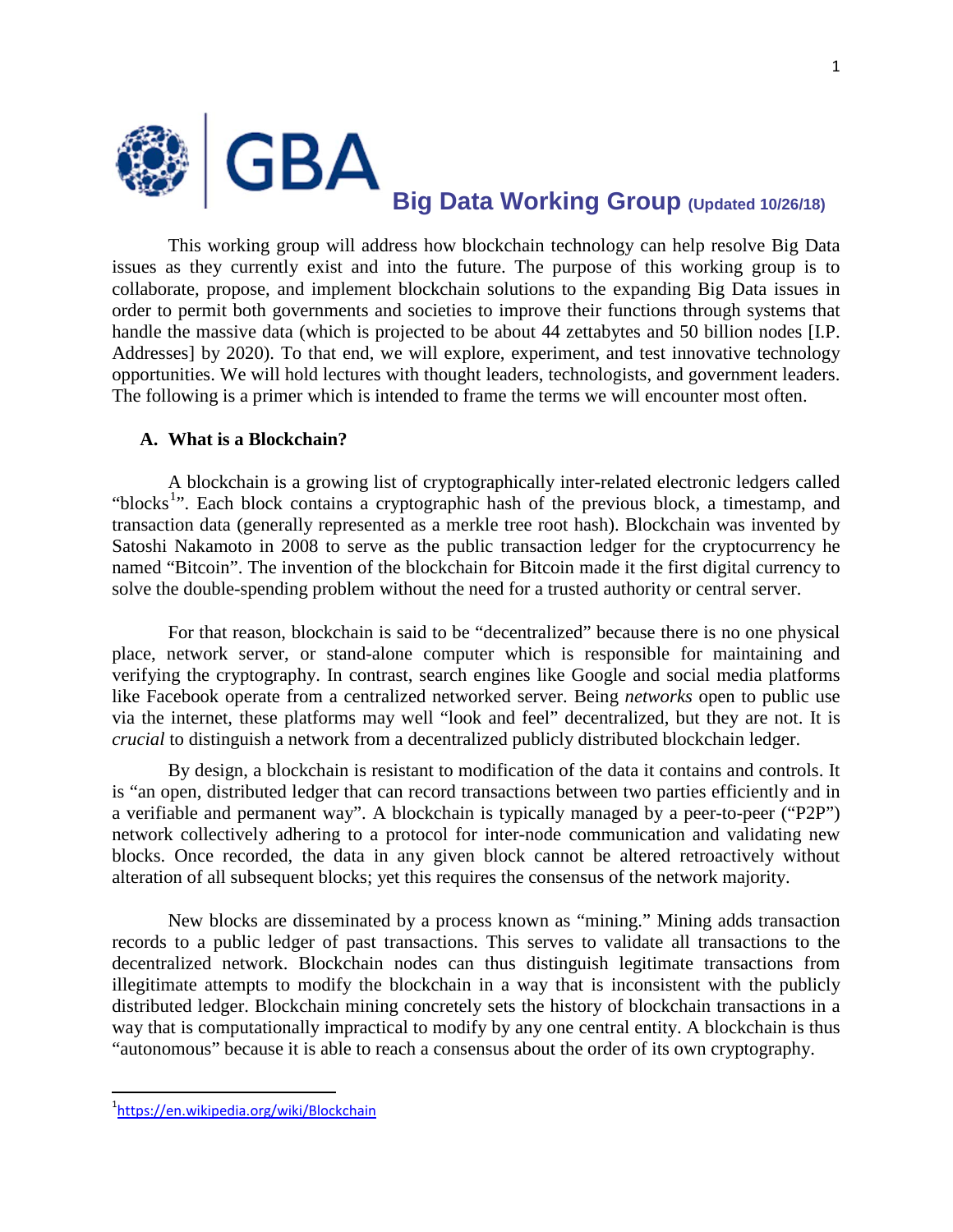#### **B. What is Big Data and What are the Issues Related to Big Data?**

A report<sup>[2](#page-0-1)</sup> from McKinsey & Co. stated that by 2009, companies with more than 1,000 employees already had more than 200 terabytes of data of their customer's lives stored in some form of digital electronic database. In contrast, we should consider the startling amount of additional stored data which the rapid growth of *social* media platforms has since accumulated. There are trillions of tweets, billions of Facebook likes, and other social media sites like Snapchat, Instagram, and Pinterest are only adding more to this social media data deluge.

In an economic vacuum, social media accelerates innovation, drives cost savings, and strengthens brands through mass collaboration. Across every industry, companies rely on social media platforms to market and hype up their services and products, along with monitoring what the audience is saying about their brand. The convergence of social media and Big Data has prompted technology driven by profit but powered by algorithms and artificial intelligence. This is now collectively called "surveillance<sup>[3](#page-1-0)</sup> capitalism." Big data abuse is blamed for creating social and professional epistemic<sup>[4](#page-1-1)</sup> bubbles and eco-chambers which have caused damages to society.

Data is useful for capitalism. That's not new. What's new is the scale and significance of Big Data, all thanks to, or unfortunately from, breakthroughs in information technology<sup>[5](#page-1-2)</sup>. Technology giants have become so influential that they now function like transnational governments charting the future to a greater degree than any classical national government had previously accomplished. Facebook and Google, for example, have effectively become central mediators<sup>[6](#page-1-3)</sup> unilaterally determining the balance between free speech and election manipulation for all major developed democracies. At the same time as the widespread decline in the agency of market participants, rhetoric from the technology sector suggests a coming wave of underemployment due to artificial intelligence (AI) and automation of a cybernetic<sup>[7](#page-1-4)</sup> variety.

The fear of a future in which people are increasingly treated as valueless and devoid of economic agency has elevated the ambitions of universal basic income advocates. Their rhetoric leaves room for only two outcomes: 1. Either there will be mass poverty despite technological advances, or 2. Much wealth will have to be taken under central, national control through a social wealth fund to provide citizens a universal basic income. Yet both dramatic inequality and what we might call "fully automated luxury communism" are dystopias that hyper-concentrate power and undermine or ignore the value of data creators (in the broadest sense) in a way similar to how the market's value of "women's work" in the home has long been ignored and debased.

<span id="page-1-5"></span> $\overline{2}$ <sup>2</sup><https://www.simplilearn.com/how-facebook-is-using-big-data-article>

<span id="page-1-0"></span><sup>&</sup>lt;sup>3</sup>[https://en.wikipedia.org/wiki/Surveillance\\_capitalism](https://en.wikipedia.org/wiki/Surveillance_capitalism)

<span id="page-1-1"></span><sup>4</sup> <https://philpapers.org/rec/NGUECA>

<span id="page-1-2"></span><sup>&</sup>lt;sup>5</sup><https://logicmag.io/04-the-data-is-ours>

<span id="page-1-3"></span> $6$ Previously posted link went down; see attached copy (pp. 5 – 22).

<span id="page-1-4"></span><sup>&</sup>lt;sup>7</sup><https://en.wikipedia.org/wiki/Sociocybernetics>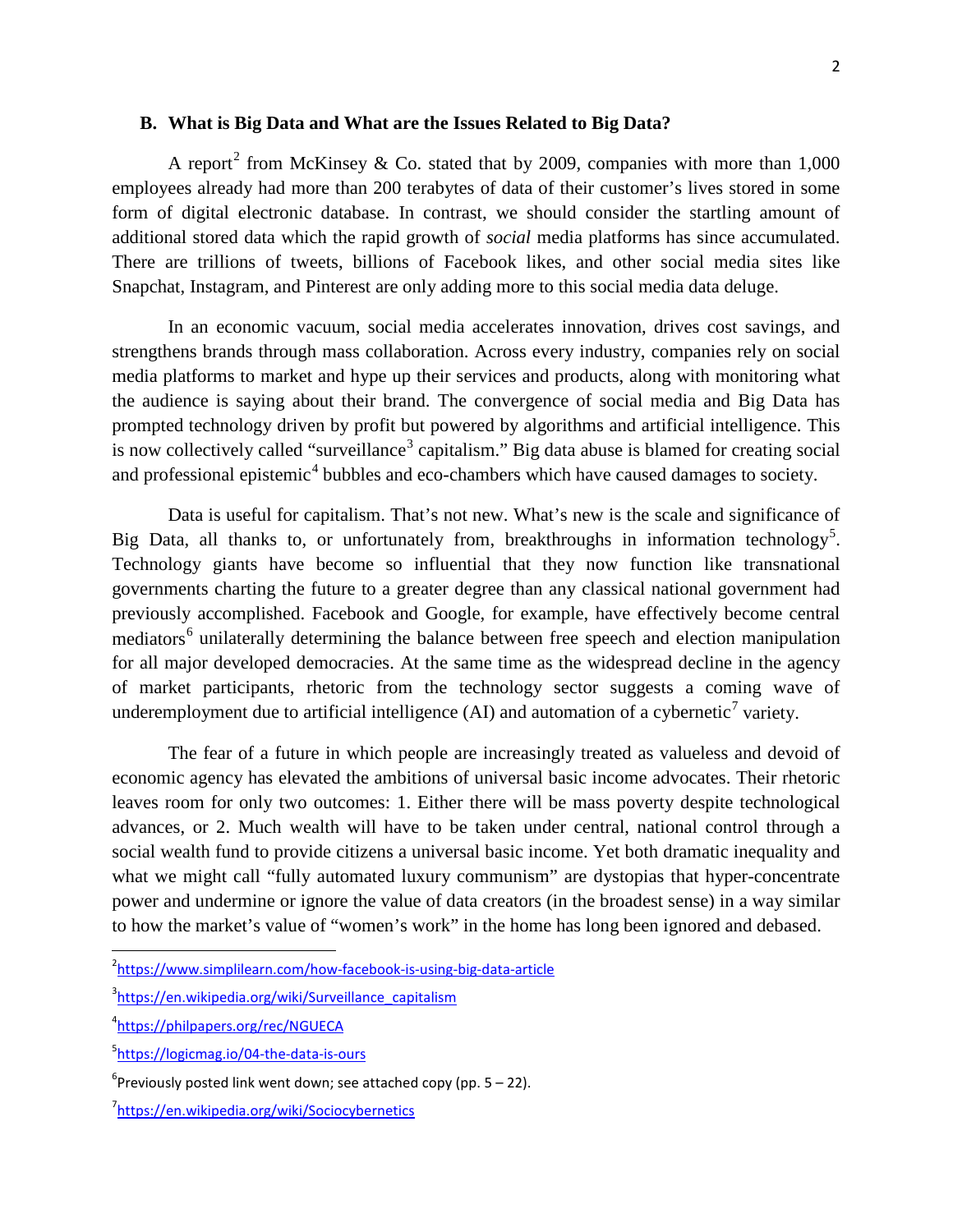### **C. What Exactly is the Internet, and What is the** *Legal Nature* **of the Internet?**

The history of the Internet begins with the development of electronic computers in the 1950s. Initial concepts of wide area networking originated in several computer science laboratories in the United States, United Kingdom, and France. The U.S. Department of Defense awarded contracts as early as the 1960s, including for the development of the ARPANET<sup>[8](#page-1-5)</sup> project. The Internet protocol suite, TCP/IP which is still in widespread use today, was developed in the 1970s and became the standard networking protocol on the ARPANET.

In the 1980s, research at CERN in Switzerland resulted in the World Wide Web (also commonly referred to as the Internet), by linking hypertext documents into an information system accessible from any node on the network. Since the mid-1990s, the Internet has had a revolutionary impact on culture, commerce, and technology, including the rise of near-instant communication by electronic mail, instant messaging, voice over Internet Protocol (VoIP), interactive phone and video calls, forums, blogs, social networking, and online shopping sites.

In July 2006, the Secretary-General of the United Nations announced the establishment of the Internet Governance Forum<sup>[9](#page-2-0)</sup>, a multi-stakeholder forum for policy dialogue on issues of Internet governance. The IGF brings together all stakeholders in the Internet governance debate, whether they represent governments, the private sector or civil society, including the technical and academic community, on an equal basis and through an open and inclusive process. To this day, the *internet itself* remains unregulated<sup>[10](#page-2-1)</sup> while nation States attempt to regulate *the activities* of Tech Giants whose work is broadcasted on the internet. These "external regulations" ignore the need for internal<sup>[11](#page-2-2)</sup> Constitutional laws<sup>[12](#page-2-3)</sup> which stem from, and are thus native to the Internet.

#### **D. What is a Government, and who are the Societies that Governments Govern?**

<span id="page-2-5"></span>Before the advent of computers in the 1950's, governments were simply ideologies in control of sovereign and autonomous societies such as democracy, socialism, and communism, all of which were limited and defined by *physical* borders and *natural* resources, the collective whole of which is called a country or a nation<sup>[13](#page-2-4)</sup> State. The United Nations divides the 206 listed nation States into three categories: 193 member States, 2 observer States, and 11 other States.

Compiling such a U.N. list is controversial as there is *no binding definition* on all the communities of all nations concerning *the criteria for statehood*. The U.N. list includes entities

<sup>-&</sup>lt;br>8  $8$ https://en.wikipedia.org/wiki/History of the Internet

<span id="page-2-0"></span><sup>9</sup>https://en.wikipedia.org/wiki/Internet Governance Forum

<span id="page-2-1"></span><sup>&</sup>lt;sup>10</sup>https://www.theguardian.com/technology/2017/jul/02/is-it-time-to-rein-in-the-power-of-the-internet[regulation](https://www.theguardian.com/technology/2017/jul/02/is-it-time-to-rein-in-the-power-of-the-internet-regulation)

<span id="page-2-2"></span>[<sup>11</sup>https://community.humanetech.com/t/sociocybernetics-and-the-civics-law-of-cyberspace-on-the-internet/2746](https://community.humanetech.com/t/sociocybernetics-and-the-civics-law-of-cyberspace-on-the-internet/2746)

<span id="page-2-3"></span><sup>&</sup>lt;sup>12</sup>http://airofusion.com/ghi; also see<https://www.eff.org/cyberspace-independence>

<span id="page-2-4"></span><sup>&</sup>lt;sup>13</sup>https://en.wikipedia.org/wiki/List\_of\_sovereign\_states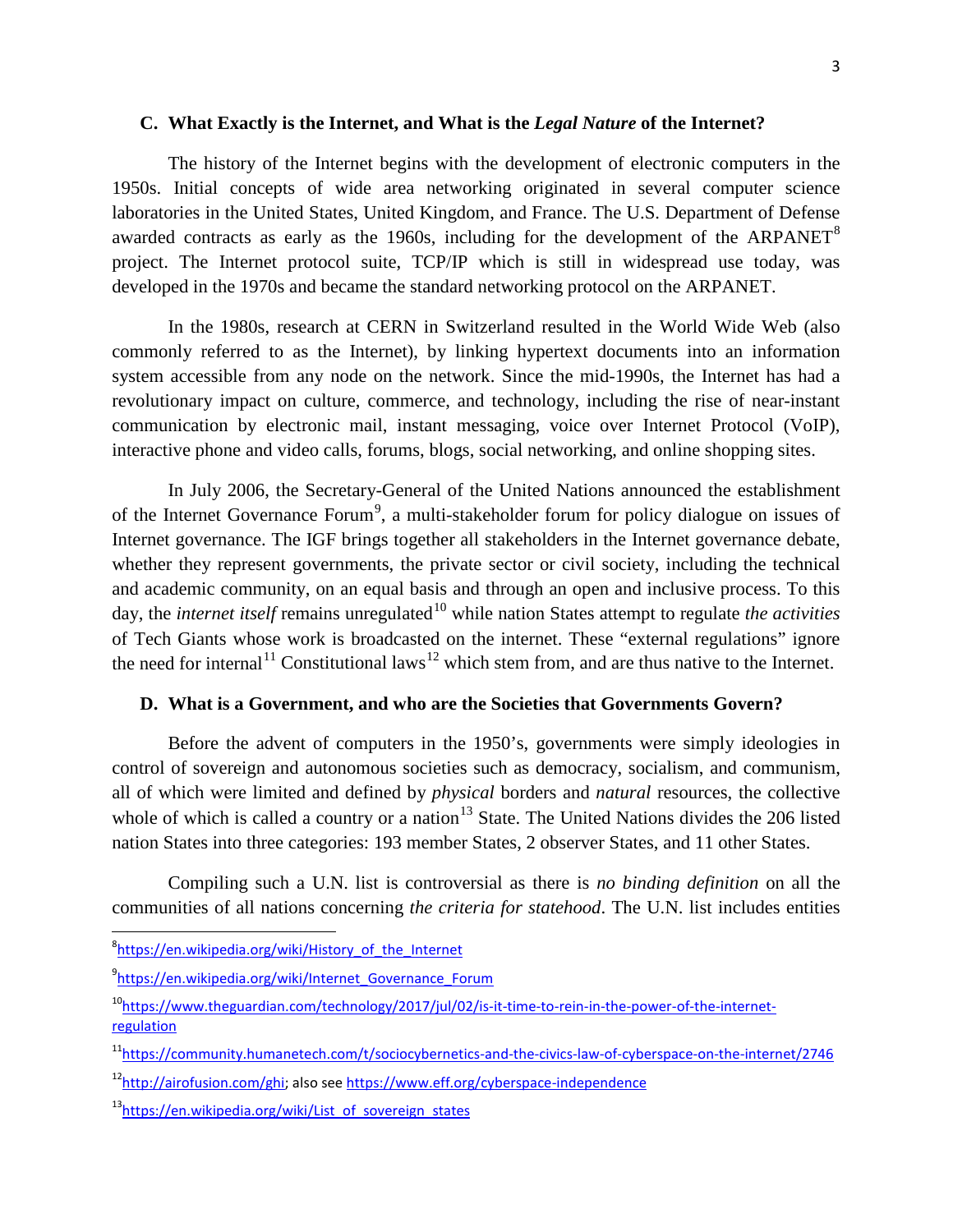recognized to have a de facto status as sovereign states, and inclusion should not be seen as an endorsement of any specific claim to *statehood in legal terms*. Consider further that the Republic of Estonia is on the U.N. list only once and only with reference to its *physical* borders and *natural* resources. Yet Estonia claims the existence of a "digital nation" of which Pope Francis is a citizen<sup>14</sup>. This separate "digital nation" is not on the U.N.'s list. The logic is that if Estonia's "digital nation" is not separate from Estonia itself, then how can the Pope be a remote citizen?

The use of computers (and all their networked physical devices, collectively called "the Internet of Things<sup>[15](#page-3-0),\*</sup>) to plan and manage the economy of a nation State is not new. The Soviets briefly experimented with such cybernetics<sup>[16](#page-3-1)</sup> in the 1960s, Salvador Allende's Chile explored it in the 1970s with cyberneticist<sup>[17](#page-3-2)</sup> Stafford Beer's project Cybersyn<sup>[18](#page-3-3)</sup>, and since the 1990s western leftists<sup>[19](#page-3-4)</sup> have been concerned about how the law of all nation States impacts such technology.

It's not just Estonia who claims to have established an autonomous and sovereign ecosphere on the Internet; non-profit block chain organizations<sup>[20](#page-3-5)</sup> (without an underlying nation State structure, such as a  $501(c)(3)$ , have also appeared on the Internet. The country of China has started ranking its citizens with a creepy "social credit" system <sup>[21](#page-3-6)</sup> which has been criticized as a type of dystopian digital<sup>[22](#page-3-7)</sup> authoritarian prison. Journalist Fareed Zakaria reported<sup>[23](#page-3-8)</sup> on how the European Union has fined Google billions of dollars and the country of India has its own static biometric identification system<sup>[24](#page-3-9)</sup> whose low tech equivalence is a national telephone book.

Static biometric ID systems rely on fingerprints, facial scans, retina scans, and other static data to identify a person. Static biometrics differs from behavioral biometrics. The latter are controlled by algorithms designed to identify a person's behavior which can vary according to the type of exposure to digital stimulus. The behavioral biometric algorithms of Facebook et seq. are at the center of legal disputes concerning the privacy rights<sup>[25](#page-3-10)</sup> of individuals in California.

[14https://medium.com/e-residency-blog/welcome-to-our-digital-nation-your-holiness-pope-francis-4df91a6e4336](https://medium.com/e-residency-blog/welcome-to-our-digital-nation-your-holiness-pope-francis-4df91a6e4336)

<span id="page-3-0"></span>[<sup>15</sup>https://en.wikipedia.org/wiki/Internet\\_of\\_things](https://en.wikipedia.org/wiki/Internet_of_things)

<span id="page-3-1"></span><sup>&</sup>lt;sup>16</sup>https://en.wikipedia.org/wiki/Suppressed research in the Soviet Union

<span id="page-3-2"></span>[<sup>17</sup>http://www.cybsoc.org](http://www.cybsoc.org/)

<span id="page-3-3"></span>[<sup>18</sup>https://www.nytimes.com/2008/03/28/world/americas/28cybersyn.html](https://www.nytimes.com/2008/03/28/world/americas/28cybersyn.html)

<span id="page-3-4"></span>[<sup>19</sup>https://www.eff.org/about/board/john-gilmore](https://www.eff.org/about/board/john-gilmore)

<span id="page-3-5"></span>[<sup>20</sup>https://virtualcommodities.org](https://virtualcommodities.org/)

<span id="page-3-6"></span><sup>&</sup>lt;sup>21</sup>https://www.businessinsider.com/china-social-credit-system-punishments-and-rewards-explained-2018-4

<span id="page-3-7"></span><sup>&</sup>lt;sup>22</sup>https://www.youtube.com/watch?v=eViswN602\_k

<span id="page-3-8"></span>[<sup>23</sup>https://www.youtube.com/watch?v=Zar-RCyNTMU](https://www.youtube.com/watch?v=Zar-RCyNTMU)

<span id="page-3-9"></span>[<sup>24</sup>https://en.wikipedia.org/wiki/Aadhaar](https://en.wikipedia.org/wiki/Aadhaar)

<span id="page-3-10"></span>[<sup>25</sup>https://www.consumerwatchdog.org/privacy-technology/privacy-bills-progress-california-senate-victory](https://www.consumerwatchdog.org/privacy-technology/privacy-bills-progress-california-senate-victory-consumers-consumer-watchdog)[consumers-consumer-watchdog](https://www.consumerwatchdog.org/privacy-technology/privacy-bills-progress-california-senate-victory-consumers-consumer-watchdog)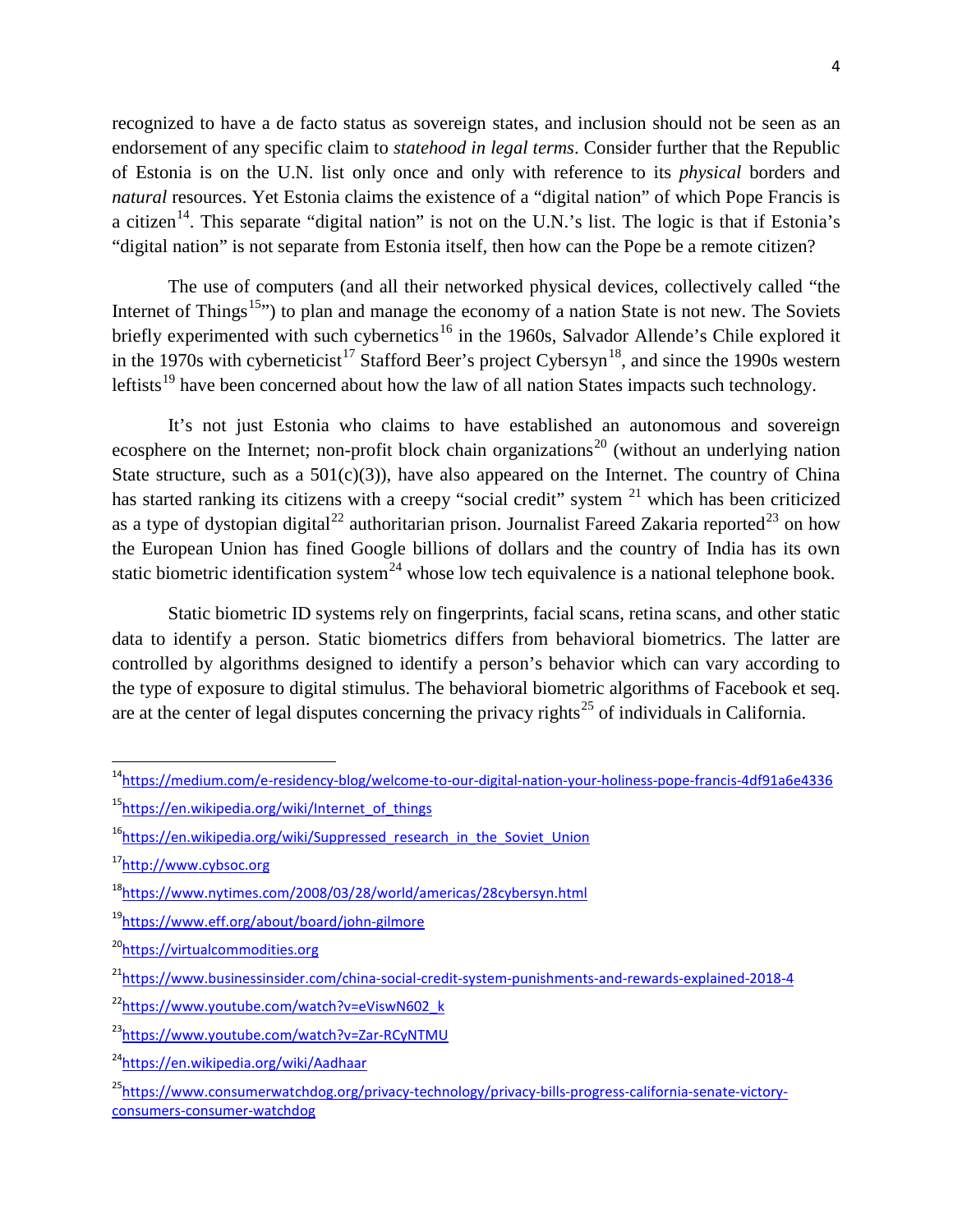# A Blueprint for a Better Digital Society

- Jaron Lanier
- E. Glen Weyl

September 26, 2018

Digital transformation is remaking the human world, but few are satisfied with how that's been going. That's especially true in media, where the dominant model of targeted advertising derived from data surveillance and used to fund free-to-the-public services like social media and search is increasingly viewed as unsustainable and undesirable.





Today, internet giants finance contact between people by charging third parties who wish to influence those who are connecting. The result is an internet — and, indeed, a society — built on injected manipulation instead of consensual discourse. A system optimized for influencing unwitting people has flooded the digital world with perverse incentives that lead to violations of privacy, manipulated elections, personal anxiety, and social strife.

It has also made many of the largest tech companies immensely powerful. A classic example of online behemoth power, what we call a ["siren server,](https://www.nytimes.com/2013/06/09/opinion/sunday/fixing-the-digital-economy.html)" is YouTube, owned by Google. The network effects that always accompany digital entities allow YouTube to control both the production and the consumption of digital video. They are at once a monopoly and a monopsony (a sole purchaser of data), deciding which content producers will be paid, in the manner of a communist central planner, and determining what content billions of users will consume.

Tech giants have become so influential that they function like transnational governments charting the future to a greater degree than any national government. Facebook and Google, for example, have effectively become central mediators unilaterally determining the balance between free speech and election manipulation for all major developed democracies.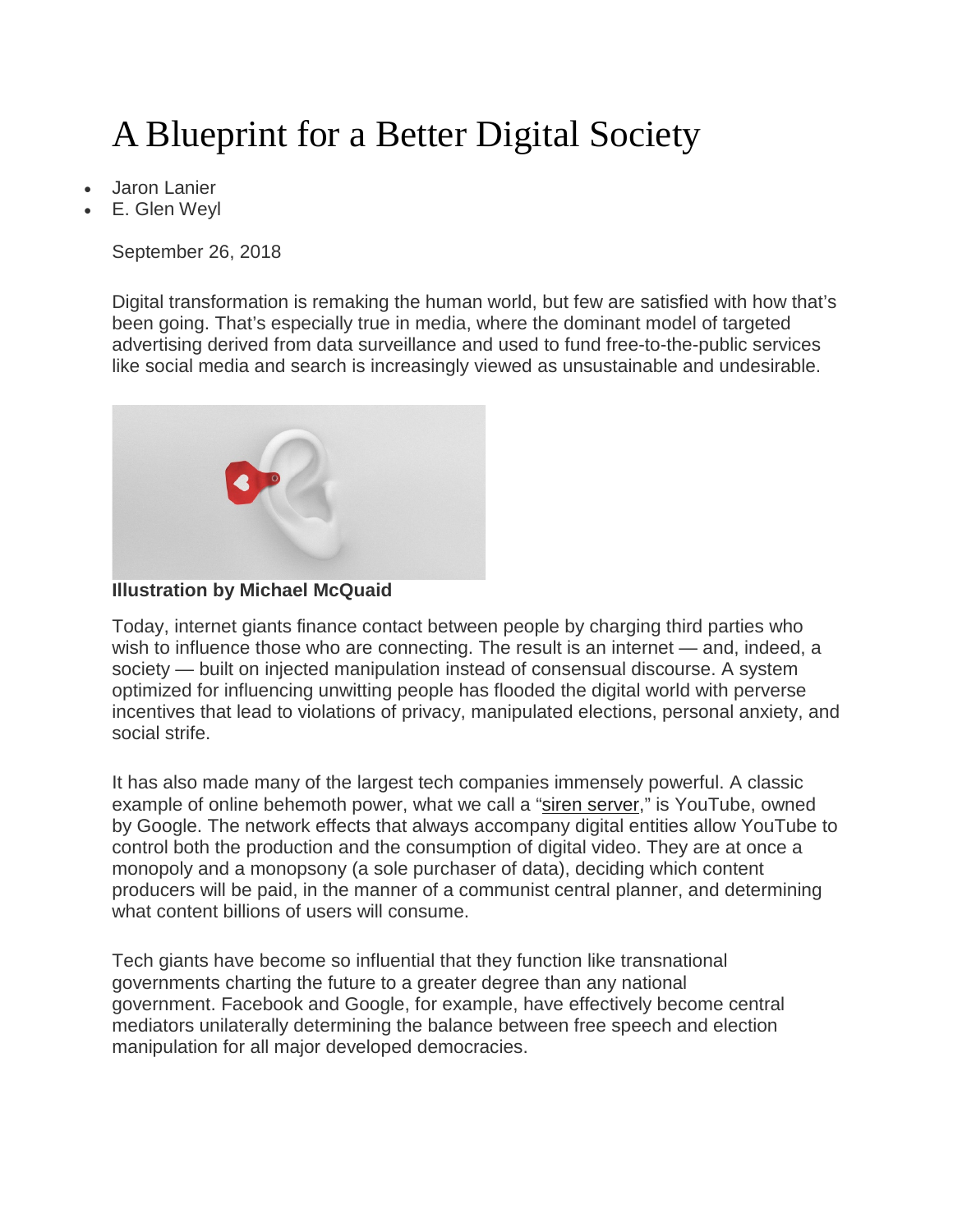At the same time as the widespread decline in the agency of market participants, [rhetoric](https://www.cnbc.com/2016/11/04/elon-musk-robots-will-take-your-jobs-government-will-have-to-pay-your-wage.html) from the tech sector suggests a coming wave of underemployment due to artificial intelligence (AI) and automation. The fear of a future in which people are increasingly treated as valueless and devoid of economic agency has elevated the ambitions of universal basic income advocates. Their rhetoric leaves room for only two outcomes: Either there will be mass poverty despite technological advances, or much wealth will have to be taken under central, national control through a social wealth fund to provide citizens a universal basic income. Yet both dramatic inequality and what we might call "fully automated luxury communism" are dystopias that hyper-concentrate power and undermine or ignore the value of data creators in a way similar to how the market value of "women's work" in the home has long been ignored and debased.

As we wait helplessly for more elections to be compromised, for more nasty social divisions to be enflamed, for more invasive data surveillance, and for more workers to become insecure, the widespread assumption that no other models are possible leads to a state of despair.

But there is an alternative: an emerging class of business models in which internet users are also the customers and the sellers. Data creators directly trade on the value of their data in an information-centric future economy. Direct buying and selling of information-based value between primary parties could replace the selling of surveillance and persuasion to third parties. Platforms would not shrivel in this economy; rather, they would thrive and grow dramatically, although their profit margins would likely fall as more value was returned to data creators. Most important, a market for data would restore dignity to data creators, who would become central to a dignified information economy.

These models have been discussed widely for years. Here, we describe a future based on them by exploring the business and societal structures that will be required to bring them to life. In the process, we will advocate for a more coherent marketplace. Without one, no corrective measure stands a chance.

# Data Dignity

A coherent marketplace is a true market economy coupled with a diverse, open society online. People will be paid for their data and will pay for services that require data from others. Individuals' attention will be guided by their self-defined interests rather than by manipulative platforms beholden to advertisers or other third parties. Platforms will receive higher-quality data with which to train their machine learning systems and thus will be able to earn greater revenue selling higher-quality services to businesses and individuals to boost their productivity. The quality of services will be judged and valued by users in a marketplace instead of by third parties who wish to influence users. An open market will become more aligned with an open society when the customer and the user are the same person.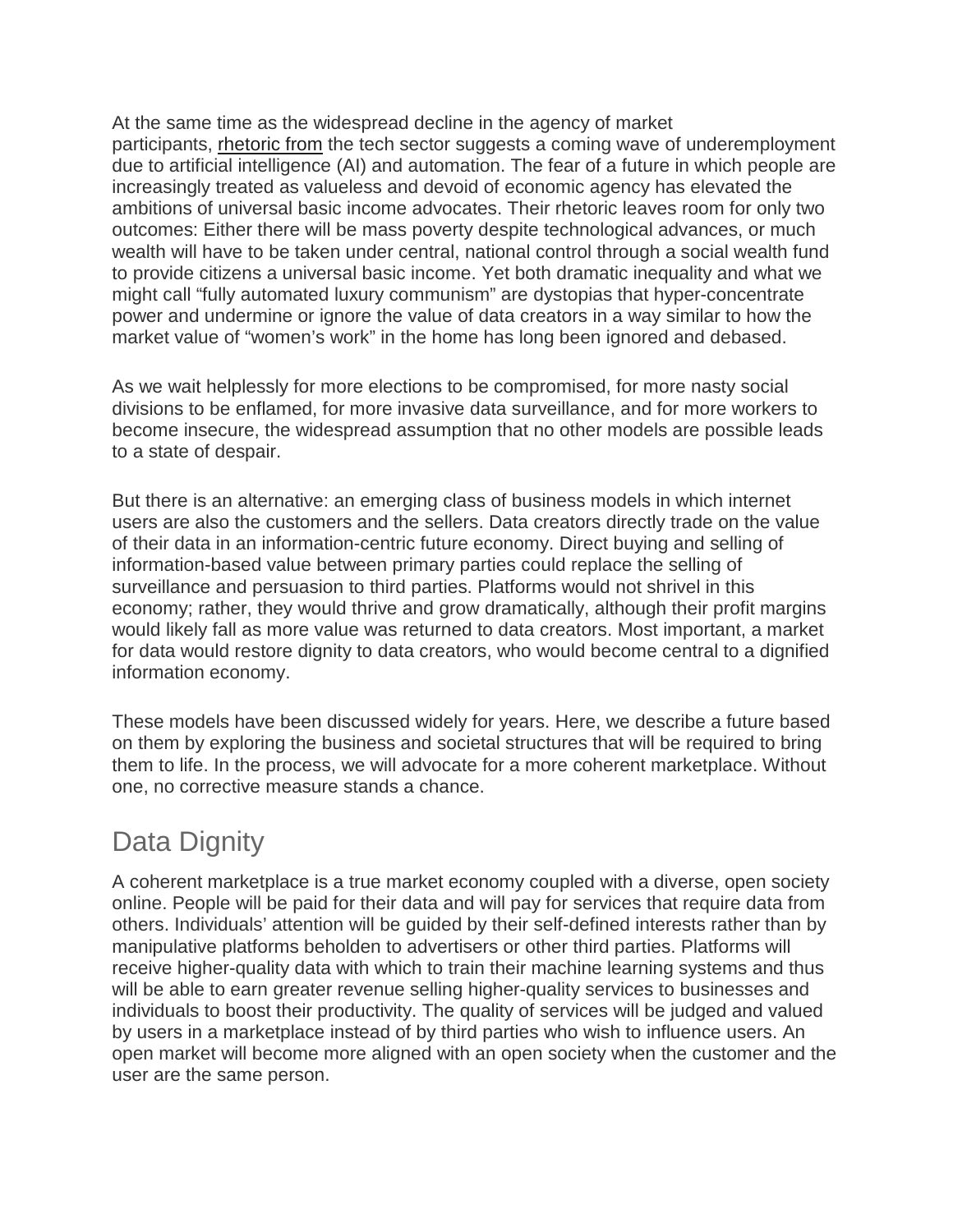Glen has called this idea of a true market economy for information "data as labor" and "liberal radicalism," while Jaron has called it "humanistic digital economics" and "entrepreneurial democracy." Here we'll use the less politically charged term "data dignity." This translates the concept of human dignity that was central to defeating the totalitarianisms of the twentieth century to our contemporary context in which our data needs to be protected from new concentrations of power.

We understand the term "data" to include most digital activity. It is intentionally created entertainment data, like a YouTube video or a social media meme, as well as less deliberately produced data gathered through surveillance or biological sensors, such as location or metabolic logs. Other examples are language provided to a translation engine to train software, and real-time data flows such as a music lesson delivered over Skype.

All of this has a value to the producer, and when the producer gains control over that value, incentives will be transformed; a market participant will try to persuade the buyer to spend money with them instead of paying monopolistic platforms to manipulate a targeted person.

For instance, automated language translation services have challenged the employment prospects of professional human translators, yet these services require a vast amount of fresh data every day from the people being put out of work (to keep up with current events, pop culture, and so on). Translators might think that they're voluntarily subtitling foreign films for online friends; they have no idea of the extent of the value they are providing. Once the people providing this data are honestly informed that they are needed, they will earn compensation for their service, take pride in providing better data, and help the automated services to function better.

The entire architecture of the digital world will gradually become clearer and less sneaky. The result we hope for is emphatically not utopian, but we believe this solution is the only viable one yet articulated for the problem of excessive, erratic, and unsustainable power concentration on digital networks.

### MIDs

The foremost challenge in implementing data dignity is the yawning gap between big tech platforms and the individuals they harvest data from. If we asked big tech alone to make the change, it would fail: Too many conflicts of interest exist, and the inevitable concentration of power these platforms create is inimical to competitive markets and an open society. Nor can individuals demand data dignity on their own, even by petitioning governments for action, because network effects have given platforms disproportionate power, and the complexity of the digital economy makes it impossible to regulate in detail.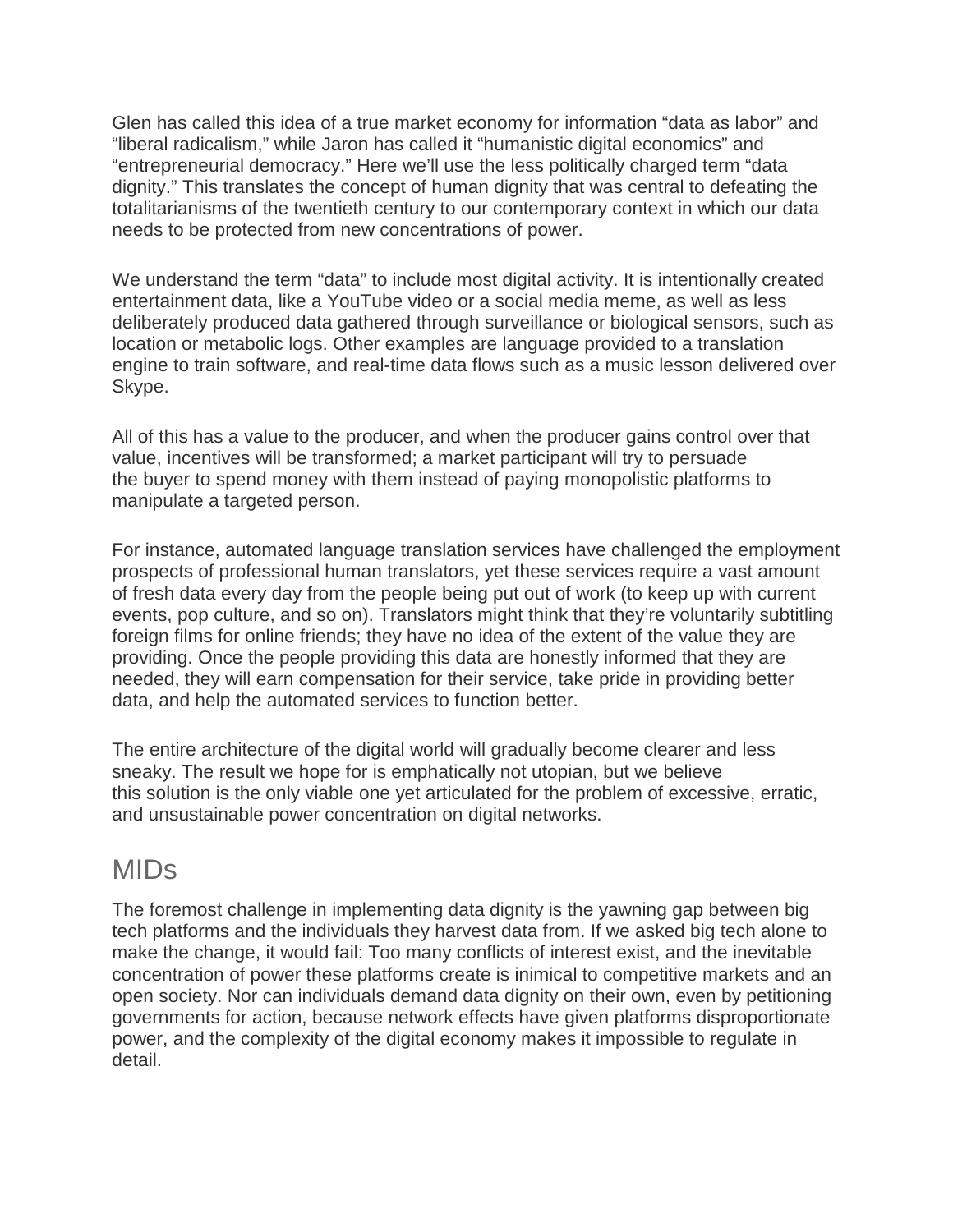For data dignity to work, we need an additional layer of organizations of intermediate size to bridge the gap. We call these organizations "mediators of individual data," or MIDs. A MID is a group of volunteers with its own rules that represents its members in a wide range of ways. It will negotiate data royalties or wages, to bring the power of collective bargaining to the people who are the sources of valuable data. It will also promote standards and build a brand based on the unique quality and identity of the data producers they represent. MIDs will often perform routine accounting, legal, and payment duties but might also engage in training and coaching. They will help focus the scarce attention of their members in the interest of those members rather than for an ulterior motive, such as targeted advertising.

The concept of MIDs is not terribly revolutionary. Entities of their shape and necessity in the physical world could hardly be more familiar. Organizations like corporations, labor and consumer unions, farmers' cooperatives, universities, mutual funds, insurance pools, guilds, partnerships, publishers, professional societies, and even sports teams are all critical to dignified societies and effectively serve the MID function.

Some of the most important thinkers about democratic market societies have emphasized the need for precisely these kinds of organizations. Alexis de Tocqueville observed that community organizations were critical to sustaining liberty in the United States. Beatrice and Sidney Webb argued that labor unions were critical to making large corporations operate effectively as they gave productive workers a voice. Hannah Arendt highlighted that it was the extreme individualism and collapse of social institutions in the interwar years that paved the way for the rise of totalitarianism in the 1930s.

Some of the models for MIDs have been traditionally more associated with the political left, while others have traditionally found sympathy with the right. In an advanced information economy, that distinction will be less important. If we are to use the language of the left: Some MIDs will, like traditional artisans' guilds, redistribute the successes of the greatest stars and broadly share earned revenue. Others, like artist royalty collection agencies such as [ASCAP,](https://www.ascap.com/) may allow a broader range of individual payouts. But we can also use the language of the right: Some MIDs might be hard to join, analogous to becoming a partner in a prestigious law firm.

MIDs will reverse current trends in the information economy, where from the early days platforms tended to profess an ideology of extreme individualism, which, echoing Arendt's warnings about the totalitarian consequences of extreme individualism, tragically paved the way for the rise of increasingly concentrated platform power. The slogan "Move fast and break things" from the early days of Facebook, for example, meant in practice the weakening of pre-internet MIDs such as publishers and unions for creative professionals.

Excessively concentrated power was not the only problem. The societal structures that were broken were supplanted by algorithms that target people for advertising; these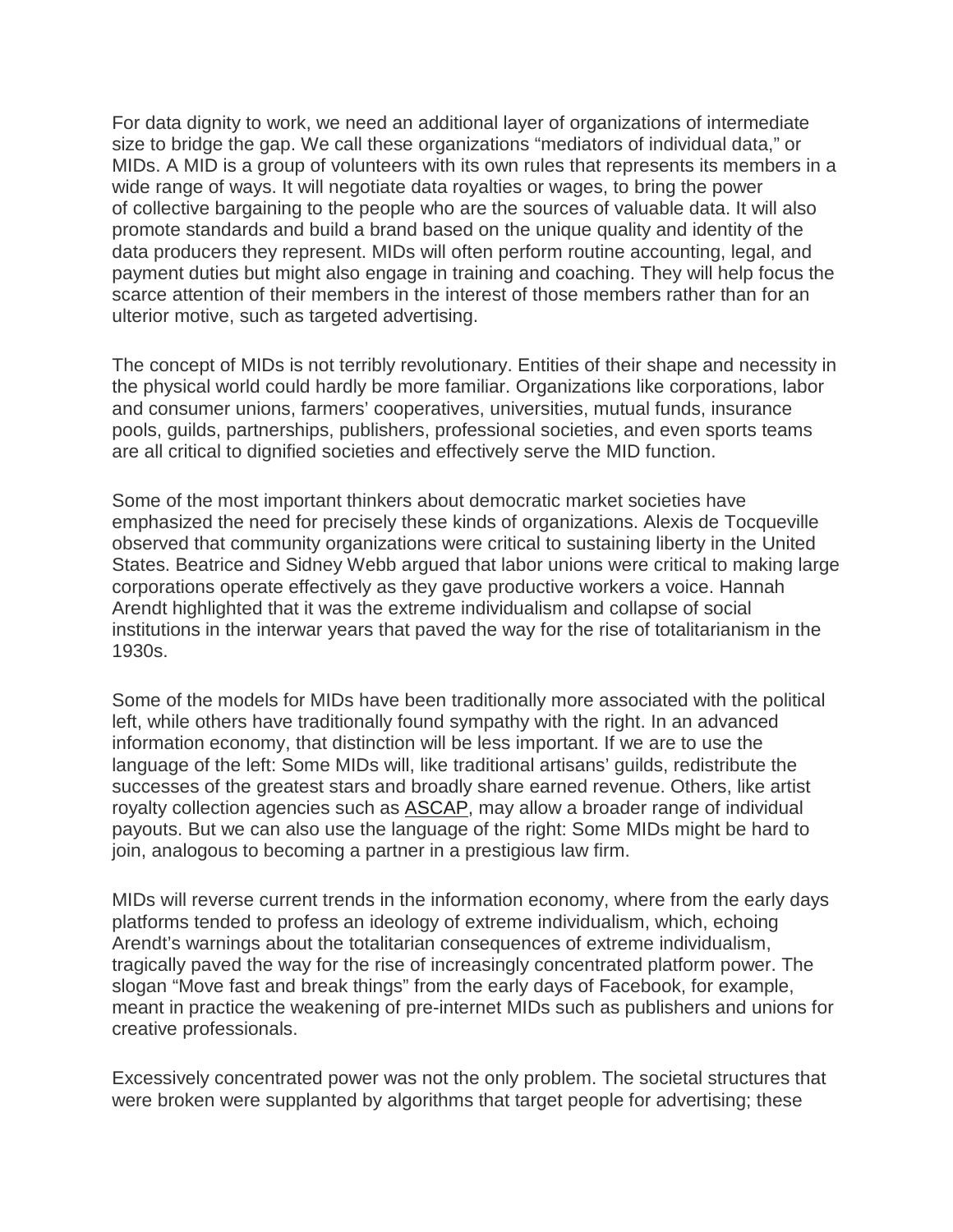tend to corral individuals into divergent groups. Incentives to increase online "engagement" can then result in heightened social rifts as suspicions are raised about the "other." This tendency of the current network architecture is so prominent that it has become a favorite tool for information warfare; both rich and poor societies have been disrupted by malicious social media campaigns that emphasize and encourage societal divisions.

Self-organizing MIDs will give rise to different incentives. Individuals will have memberships in many separate MIDs. While MIDs will compete, individuals will have tangled allegiances. An analogy from the pre-internet world is that two people might work for competing stores but attend the same church, or might choose different car insurance companies while investing in the same mutual fund. In the same way, individuals will seek memberships in many MIDs rather than a few platforms; the result will be complex identities and interests instead of managed, corralled identities that are ripe for targeting.

Since we first started talking about the idea of MIDs a few years ago, we've received thousands of unsolicited queries from entrepreneurs attempting to launch MIDs of their own. It appears that billions of dollars have already been invested, though that investment is scattered. Most of the communication with us has come from tech startups, but non-governmental organizations, labor unions, nonprofits, corporate initiatives within existing tech companies, and possible new government agencies have all been proposed.

We will not discuss specific proposals here, but we can describe the trends we see in them. Some of the classes of proposals include the following:

- Entrepreneurs seeking to create groups based on common interests to negotiate a fair price for access to that group's data. Two that come to mind are medical patients with a similar condition, and language translators whose work informs automated translation engines. We are skeptical of many such efforts, however, as they plan to derive all funding from data sales, creating incentives similar to existing data brokers to abuse member privacy and trust.
- Technically focused groups that want to implement tools like blockchain to manage data provenance, access, and flow — the first step in managing its value. We are skeptical that the extreme decentralization emphasized by these projects will offer the bargaining power or informational security required to obtain a fair deal for data creators.
- Groups that hope to counter large tech companies by becoming large and powerful enough to operate like the tech companies — running a nonprofit social network platform, for instance — but with a pledge to acknowledge and respect members. Call them "enlightened siren servers." We are skeptical of these because we don't think any siren server can escape perverse incentives without MIDs.
- Collectives that hope to replace gig economy platforms like Uber with similar operations owned by those who do the work and who would get paid for the data they generate. We are concerned that these efforts exclude most data creators who do not currently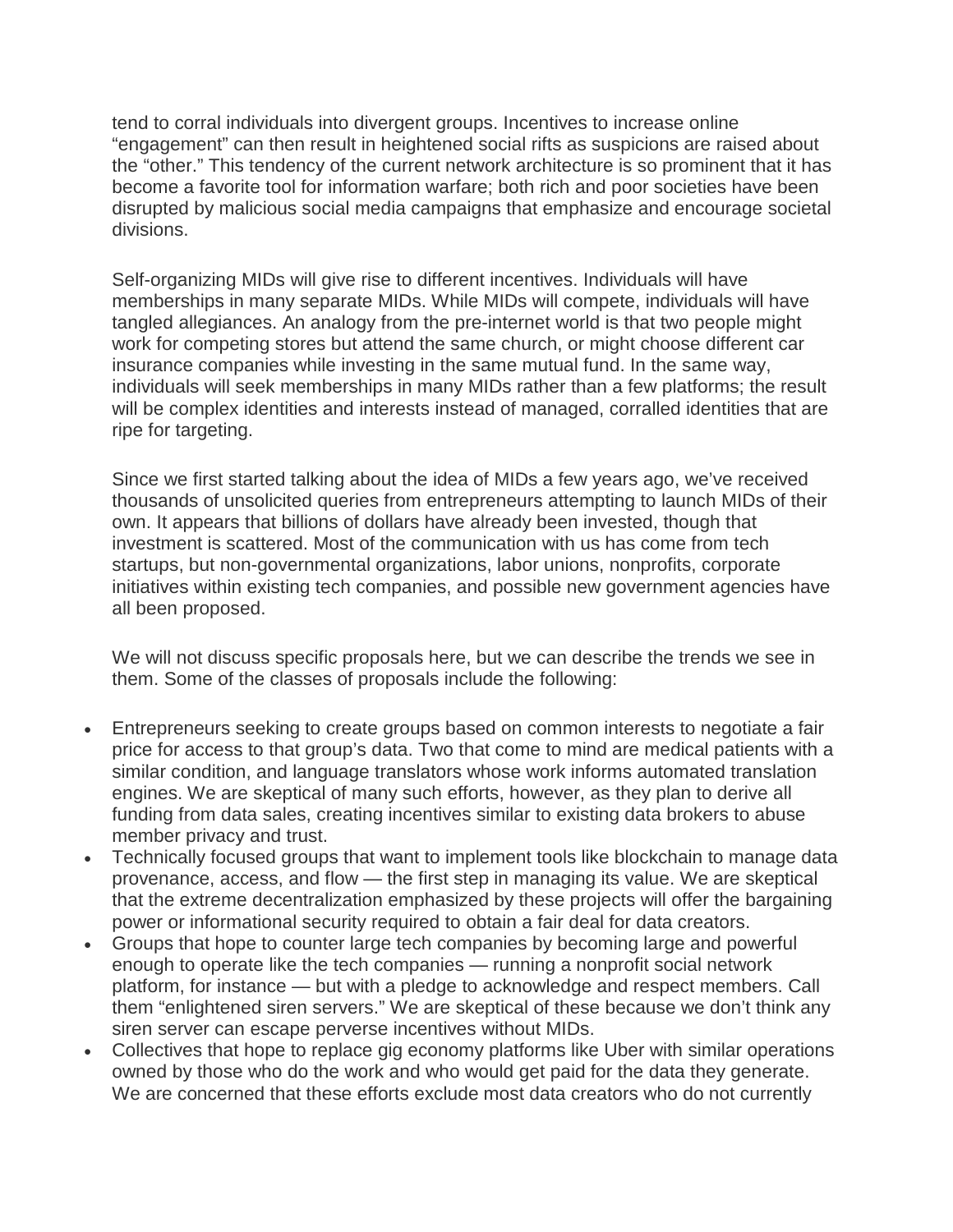view themselves as working in the gig economy and thus are unlikely to recruit the critical allies necessary to create a broad-based social movement.

• Champions of a gift-giving or patronage economy who want to grow that market exponentially, to the point that most human sustenance would be derived from it. We worry that historical experience has shown that, beyond relatively narrow and exclusive communities, gift economies become chaotic and are often dominated by powerful agents who take advantage of others' generosity.

### Principles for MIDs

It's gratifying to see the high level of interest and activity around MIDs so far. Unfortunately, while some of the proposals are creative and substantial, nearly all of them thus far fall short on crucial dimensions. It has become clear that for MID initiatives to succeed, those building them need clearer guidance on how to structure them. Here, we present eight principles or requirements to give those starting MIDs a way to test their designs against a reasonable guess at future requirements.

**1. Fiduciary duty.** A MID should be a true fiduciary for individuals who create data or from whom data is measured, in a legal, economic, and structural sense.

Legally, MIDs should have an exclusive and overriding fiduciary responsibility to serve the true best interests of data creators, even when these creators do not necessarily fully understand their best interests.

Economically, a MID should be funded in a way that avoids conflicts of interest that make it impossible to serve as a true fiduciary. For example, it should not be purely funded by fees proportional to the volume of data exchanged, as this would compromise its incentive to protect privacy in the best interests of its members.

Structurally, a MID should be separate from other organizations with naturally opposite interests, such as data consumers. One particularly attractive structure, though by no means the only desirable one, would be a mission-driven nonprofit or data worker cooperative. Organizations in this mold (under the banner "data union") have formed in both [Europe](https://thedataunion.eu/) and the [United States.](https://www.thedataunion.us/)

Siren servers cannot be fiduciaries; they serve too many masters simultaneously, just as financial advisers who are part of a mutual fund family are motivated to push associated funds that may not be in the best interest of the customer. This type of conflict of interest not only exists on the current internet, it's foundational. It must be reformed. It's simply unrealistic for a business funded primarily by advertisements (Google, Facebook) to be a fiduciary for the targets of that advertising. In highly opaque domains like data governance or finance, dedicated, independent, unconflicted fiduciaries are critical. This role cannot be covered by a world-spanning, centralized fiduciary, any more than a single lawyer can represent both sides in a legal dispute.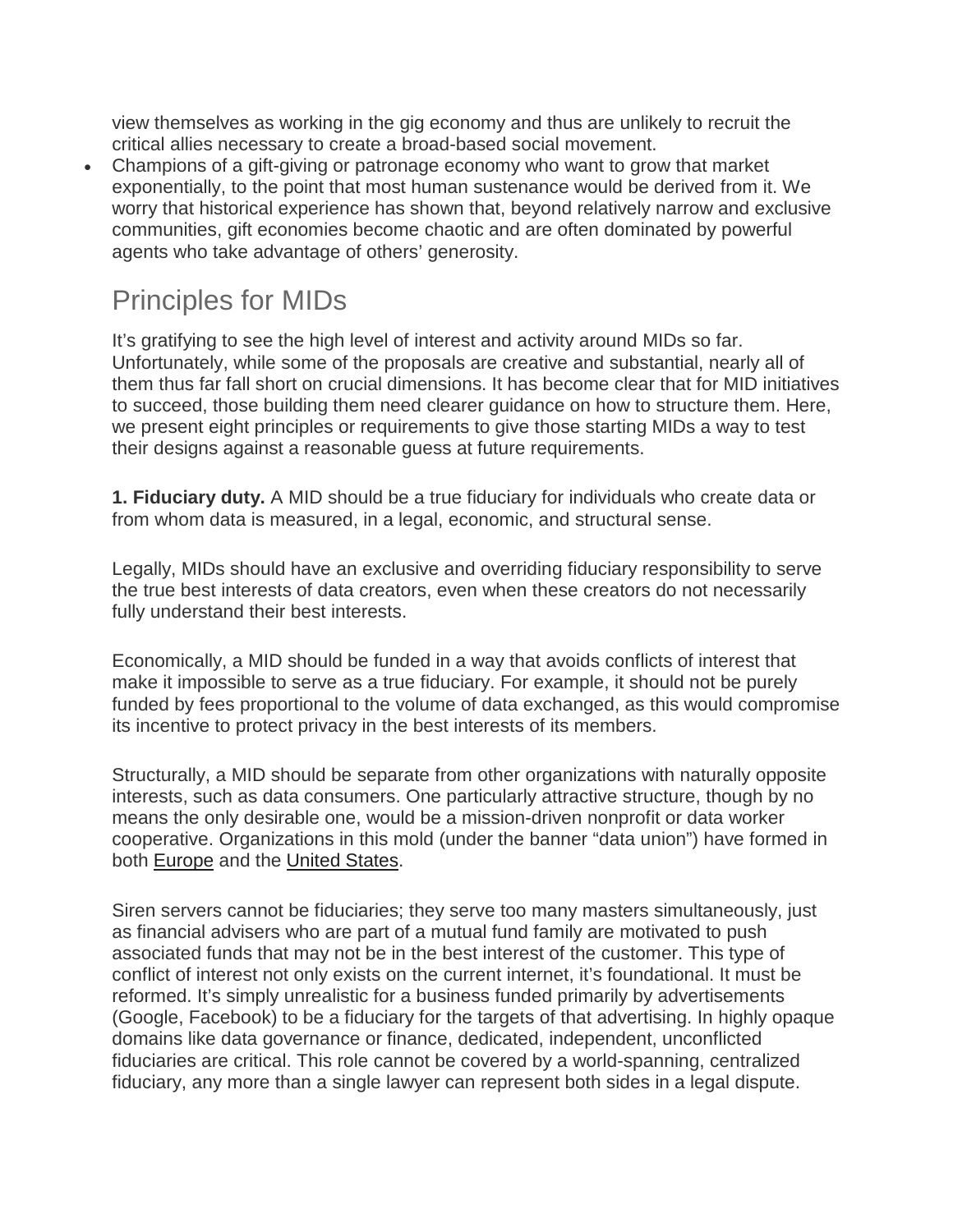It is also unrealistic to expect regulators to micromanage these conflicts through regulation. Indeed, when tech executives testify before government bodies, they typically make a show of how politicians and regulators can't keep up with fast-changing technology well enough to understand it. And yet, precisely because of the complexity, dynamism, technical sophistication, and psychological potency of the modern digital experience, it is essential that individuals have access to representatives and advisers with fiduciary duties. MIDs can be those fiduciaries. Far from suffering conflicts of interest, they encourage competition and will represent opposing interests and philosophies.

Without a fiduciary to check them, siren servers are fated to take on a dystopian perspective of controlling society from above. This is seen in the [Chinese Social Credit](https://www.bbc.com/news/world-asia-china-34592186)  [System,](https://www.bbc.com/news/world-asia-china-34592186) but is found equally in certain American platform thinking, such as the notorious Google concept of the ["Selfish](https://www.theverge.com/2018/5/17/17344250/google-x-selfish-ledger-video-data-privacy) [Ledger,](http://aibrt.org/downloads/GOOGLE-Selfish_Ledger-TRANSCRIPT.pdf)" in which users are described as passive servants of Google's true client, their data.

**2. Quality standards.** MIDs will foster decency, high standards, accountability, and acknowledged achievement in terms that they will largely define themselves.

Consider the problem of what we have come to refer to as fake news. It is impossible for a siren server to select a preferred set of news sources that adhere to standards, because that would be viewed as unfair. One idea in vogue to combat fake news is for Twitter, Google, or Facebook to use crowdsourcing or a large number of low-paid workers to demote or annotate certain classes of undesirable speech. But there is no known way to do this without displeasing some interests, often powerful ones. Certain politicians, for instance, notoriously disagree about which news is fake.

More broadly, platforms have agreed to demands that they attempt to restrict obscenity, gore, incitement, cruelty, and so on. However, it is impossible to come up with one set of standards that please billions of people; even the most well-meaning siren server cannot appease everyone about everything.

Governments can enforce rules that really do benefit everyone, such as criminal codes and food safety regulations, but as soon as rules exceed the bounds of acknowledged universal necessity, enforcement becomes authoritarian. When critics demand that a platform like Facebook ban certain forms of speech, they also make it more authoritarian, just as a government that demands that people be polite must be authoritarian. The root problem is that siren servers have a dysfunctional excess of concentrated power. MIDs will distribute that power and open a path out of what is otherwise a hopeless dilemma.

MID antecedents such as corporations, unions, and universities nurture progress for society where it may not happen without them. Other entities that serve the role of MIDs also enforce quality standards, like science journals that demand scientific method through peer review, and professional societies that enforce codes of conduct and work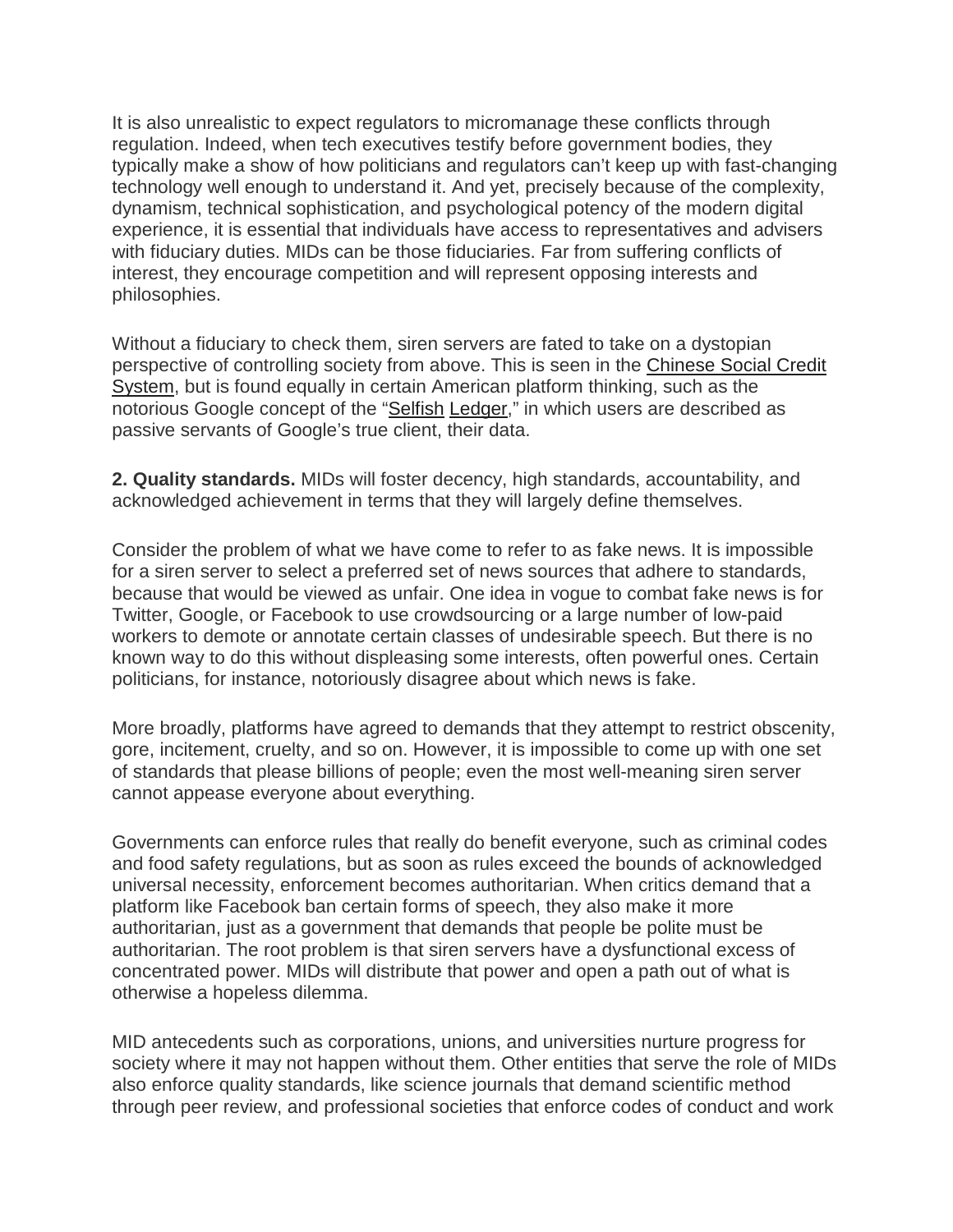standards. [Critics have observedt](https://www.penguinrandomhouse.com/books/533937/world-without-mind-by-franklin-foer/9781101981122/)hat these societal institutions, responsible in part for increased civility, reporting of truth, and tolerance, have been weakened in the digital age. MIDs can restrengthen them.

Not every MID will be elite, but a successful elite MID will have rigorous and fair systems for evaluating and tracking the quality of data provided by members and maintaining reputations and incentives for members to provide quality data and improve it over time. This will be critical not only to ensuring a strong and credible bargaining position with data consumers, but also to allowing data producers to "level up" by increasing their abilities and reputation, and thus to earn more money. Empowered MIDs will have enough clout to sell their users' data to data consumers relying on their standards and quality, just as prestigious universities like Harvard trade on their prestige to market publications such as the *Harvard Business Review*.

**3. Inalienable provenance.** While a MID should facilitate the efficient flow of data to high-value uses, it must not allow data (especially sensitive personal data) to be permanently sold or alienated from the control of its members. While intellectual property may be licensed, authors cannot sell their moral interest in their works.

Similarly, wherever technologically possible, transactions should involve selling access to the data for a defined use, in a way that does not allow the purchaser to retain any access to that data beyond that use. Recent advances in cryptography and the field of "differential privacy" increasingly make possible a separation between uses of data for important AI applications and control over the underlying data for broader purposes. Any use of data that is not so clearly contained should be clearly and indelibly marked as such, so the data creator can claim a share of future revenue and the right to refuse future uses that conflict with her legitimate privacy interests. It should be impossible for data to be incorporated into some intermediate system and then continuously and increasingly ambitiously used, without at least some of the associated value flowing back to the original creators.

It should be noted that the engineering infrastructure currently in place to track users and target personalized advertising is functionally similar to what would be needed to calculate what should be paid to each individual based on data originating from them. While fresh engineering will be required to implement data dignity, particularly for payments, security, and provenance, much of the engineering in the two paradigms is similar.

**4. Benefit sharing.** MIDs will become vital parts of the society and economy. To that end, regulation will be needed and should be welcomed.

For instance, a MID should ensure that a fair share of the value of data is returned to its creators. A rough approximation fair share is 70%, the [historical portion of national](https://academic.oup.com/qje/article-abstract/129/1/61/1899422)  [income accruing to workers.](https://academic.oup.com/qje/article-abstract/129/1/61/1899422) At present, the labor share of the tech industry is far lower — [5–20%, depending on what company you look at.](https://www.nytimes.com/interactive/2018/05/21/upshot/marx-ratio-median-pay.html) Any intermediary model that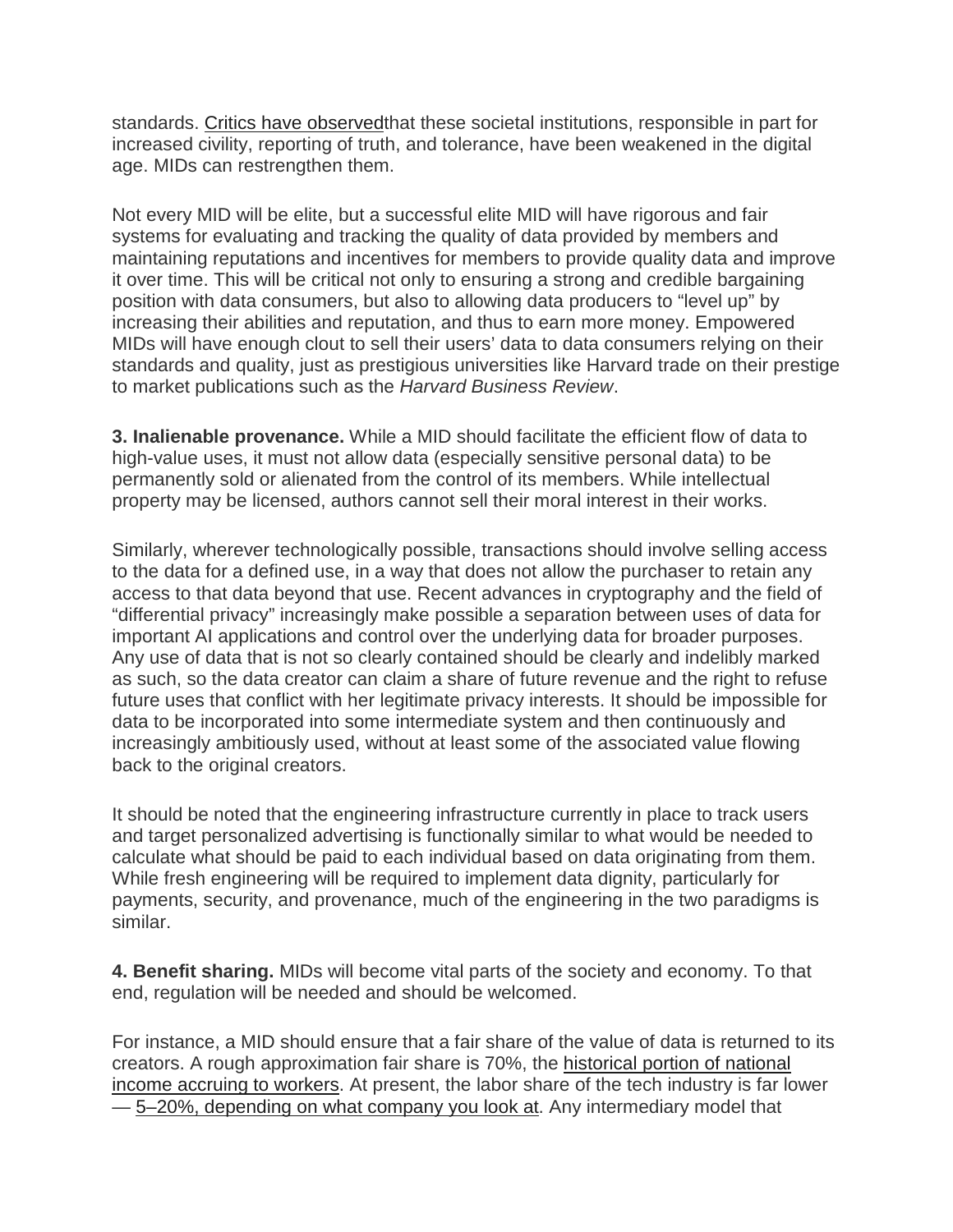doesn't have the power to bring data workers' share close to 70% and isn't structured to allow most of that value to pass to the actual data creators (and not to the MID itself) will be ineffectual, or may become a siren server, with too much concentrated power over the data it manages.

Regulation of MIDs will have to borrow from labor law, antitrust, and other precedents that aim to simultaneously protect the power of organizations representing those with little power and prevent them from becoming overbearing.

**5. Competence and professionalism.** A MID must have adequate expertise to accomplish its mission. It must possess sufficiently discreet management so that it can credibly engage in negotiations with data customers and be entrusted by those customers with confidential business details necessary to put the two parties on a position of parity. It will require technical expertise to build systems that support its unique attributes. The best MIDs will develop intelligence capacities to understand the ways data consumers use data in order to negotiate terms and conditions of use from a position of rough informational parity. All MIDs will require staff to audit and understand what is happening with the data that is already licensed on behalf of members.

**6. Biological realism.** Siren servers radiate risk outward; the effect is seen in the gig economy, for example, in which workers must "sing for their supper" — for every meal. It is hard to manage sick days or plan for old age. This is especially true in the United States, where health insurance is not universal.

MIDs should strive to create outcomes for members that reflect the true nature of a human life cycle, and not just aim for a quantitative deal measured as "fair" against some imaginary, robotic worker who doesn't age and whose needs don't change over time.

A well-designed and well-administered MID will encourage members to build up more and more royalty streams from data, so that as old age approaches, a diverse portfolio of data royalties, buffered by memberships in multiple MIDs, will provide necessary security. This is analogous to how a fiduciary financial adviser is likely to encourage a client to diversify investments.

A future person of retirement age will earn a small sum from each of hundreds of data schemes they participated in over their lifetimes (captioning pictures, commenting on products, and the like). These payments only cover what we think could already be calculated for a typical person. But most people will find a few areas of specialization, and these will vary over the course of their lives. For example, a nurse who joined a MID to provide data to machine learning schemes for nursing robots will continue to earn royalties, even as new generations of nurses with new ideas and new data gradually supplant the older contributions. The same nurse might also have joined a MID that tagged and promoted a new esthetic in sushi that drove robotic sushi chefs everywhere for a few years and still has a few fans. Another retirement-age person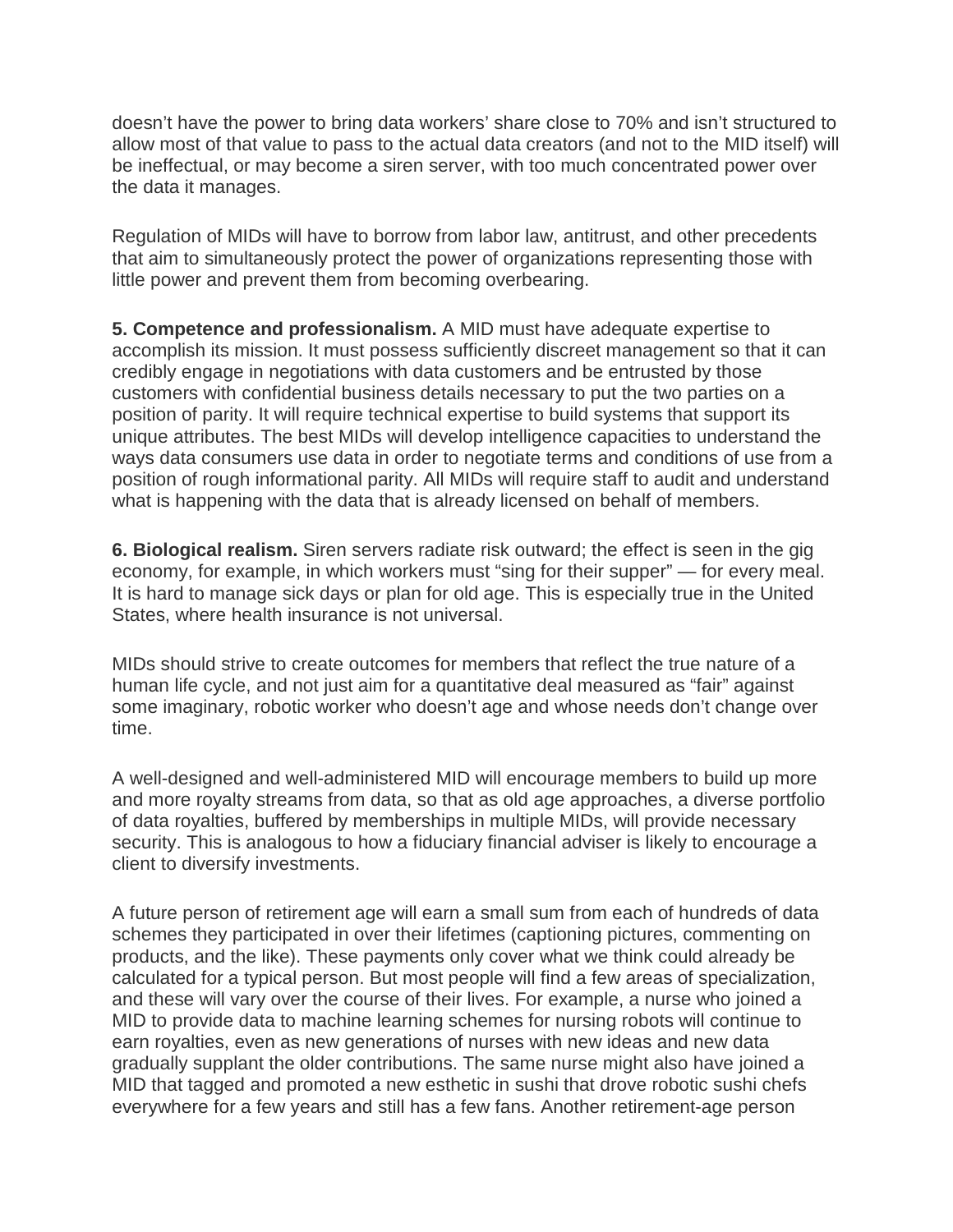might earn royalties from a canonical virtual reality experience they created during college, and also from managerial training that was incorporated into business artificial intelligence, as well as from a long chain of smaller cultural tidbits they entered during their many years on social networks. (Scenarios for the future cannot help but sound unlikely, but if we only prepare for a likely future, we're preparing for no future at all.)

**7. Cognitive realism.** We can't saddle MID members with impossible-to-understand terms and too-complex decisions. Vast terms and conditions, or choices so large and complex that members concede to whatever they are presented with, will not work. (Unfortunately, this happens frequently today with consent-driven relationships online.)

This will require innovation in algorithms and design, but some old ideas will be equally helpful. For instance, if each member of a MID can use a single virtual knob to set the price of their data from their smartphone, a great many decisions can be compressed into a single parameter. The setting would not determine an absolute price, but would simply be a bias to be added to calculations performed by the MID on behalf of members. An individual who values privacy over wealth might set the knob to the highest price, thus making personal data too expensive for companies to buy. A young person who is starting out and wishes to self-promote might set the price low. A MID might place upper and lower limits. Someone who wants to maximize profits will probably keep the knob near the center, but will tweak the setting frequently, trying to predict market fluctuations, and might pay services to assist with that. Some MIDs might have one or two other knobs, related to the value of a member's time, for example, but the effort for the individual must remain manageable, with elegant and minimized options.

Without clarity, there can be no agency, and MIDs must commit to maximizing the agency and dignity of their members. The philosophy of informed consent in health care can serve as a precedent here — but not the implementation, because our information systems have become more complex than our health systems.

**8. Longevity.** MIDs should not be designed to last forever (like a nation, for example), but to last longer than a human lifetime (like an insurance company). That is because MIDs will become the guardians of intergenerational digital wisdom and context.

MIDs must be able to form long-lasting and reliable relationships between each other. A MID that represents nurses should maintain a great multi-decade relationship with a MID that represents biological data scientists, which itself would have a wonderful relationship with a MID that represents people willing to be trial subjects for new biological sensors. MIDs should form themselves into value chains, just like players in any advanced market.

What will keep interdependent MIDs from merging into "mega-MIDs," which would be effectively siren servers themselves? While early MIDs might be motivated to become large and concentrated to offset the power of siren servers, our society and economy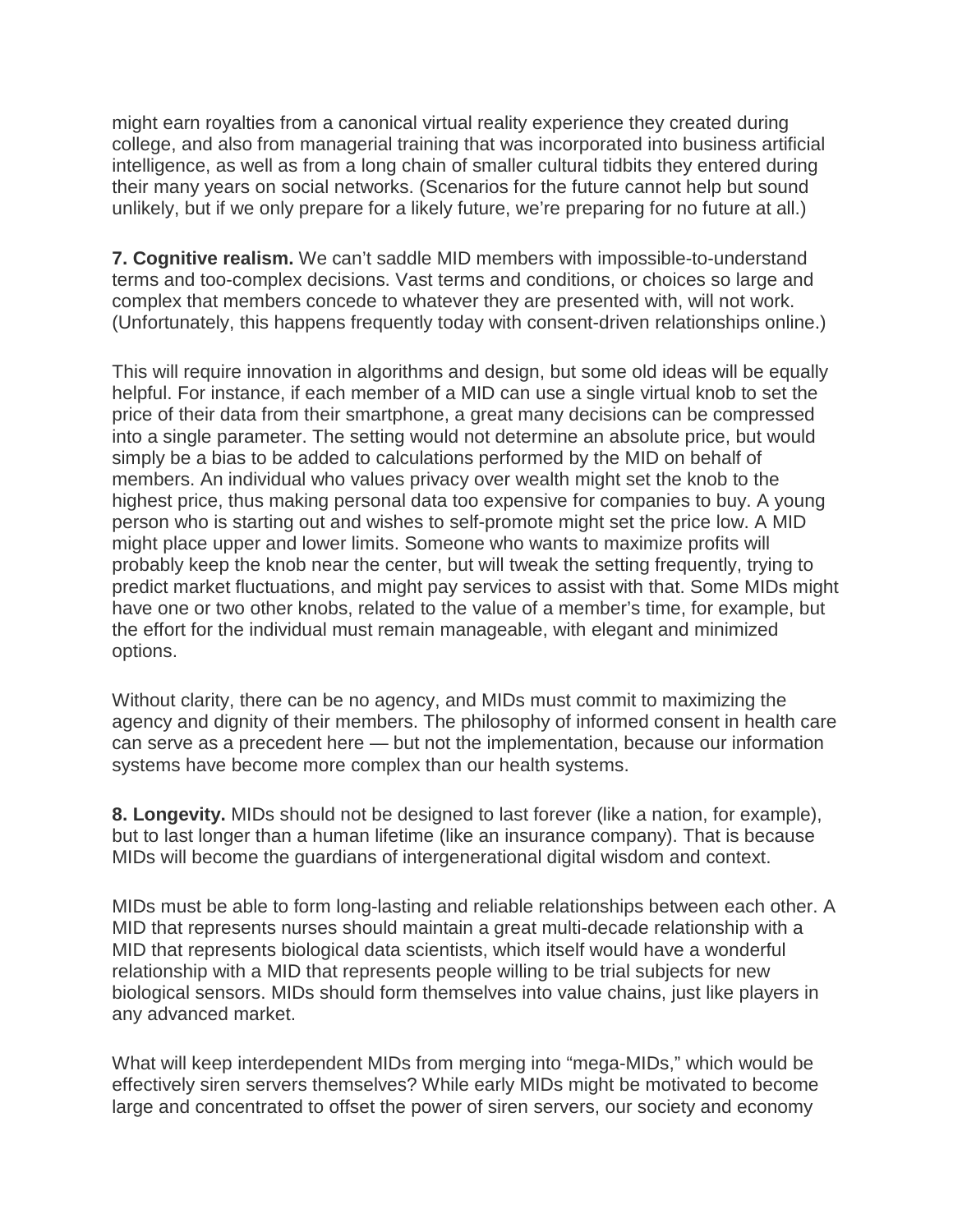will be best served if they continually work toward a world in which their unilateral discretion is reduced while their bargaining power is maintained.

Perhaps antitrust law will come to play a role in reining in large MIDs. Perhaps rules that restrict the degree to which MIDs can pit members against each other will spawn a larger number of smaller MIDs, in a manner similar to the way law firms can't represent opposing clients. Blockchain-based transparent coordination devices for data strikes (in which users simultaneously disconnect access to their data to force a platform to the bargaining table) and seeding of new internal entrepreneurship are other promising but still speculative methods of enshrining moderation.

A useful metaphor here is neural networks, which require intermediate layers of neurons that function as accumulators of feedback. Without these middle layers, a neural network cannot learn. The intermediate layers become the most persistent elements of a machine learning system, the bearers of value. MIDs will function as just such an intermediate layer, bearing the value for a whole economy and, indeed, a whole society.

## Other Ideas for Improving the Internet

Correctives other than MIDs are already widely promoted in the marketplace and the political debate, two realms that are increasingly intertwined. Comparing MIDs to the ideas below will further illuminate the motivation to adopt MIDs as a solution.

**Self-regulation.** It has become common for users to make demands on siren servers to regulate the speech and behavior of both free users and advertising customers. We see this approach in action when consumers and activists demand that platforms ban hate groups, sadists, pornographers, and so on.

Platforms have had some success [checking the worst excesses of cruelty](https://yalebooks.yale.edu/book/9780300173130/custodians-internet) through selfregulation. But while that might address certain psychological and social degradations, it increases a platform's power over society rather than limiting it. This can only lead to some mixture of censorship and chaos.

The naive version of openness that has characterized large platforms does not work and cannot be self-regulated. Content is currently forged out of an unrelenting shortterm contest for views. Inflammatory content is an example of what gets the most attention in an economy in which advertising and persuasion are the only paid products. Indeed, the softer clichés of the internet, such as cat videos or videos to soothe toddlers, [will often flow into disturbing or misleading contenta](https://www.nytimes.com/2018/03/10/opinion/sunday/youtube-politics-radical.html)s recommendation engines take the lead. The result is that civil dialogue is crowded out by an overwhelming amount of uncivil communication, damaging civil society in the process.

Unfortunately, it's not damaging to the companies. If anything, platforms are punished for their efforts to self-regulate. Twitter has seen valuations fall after fake accounts or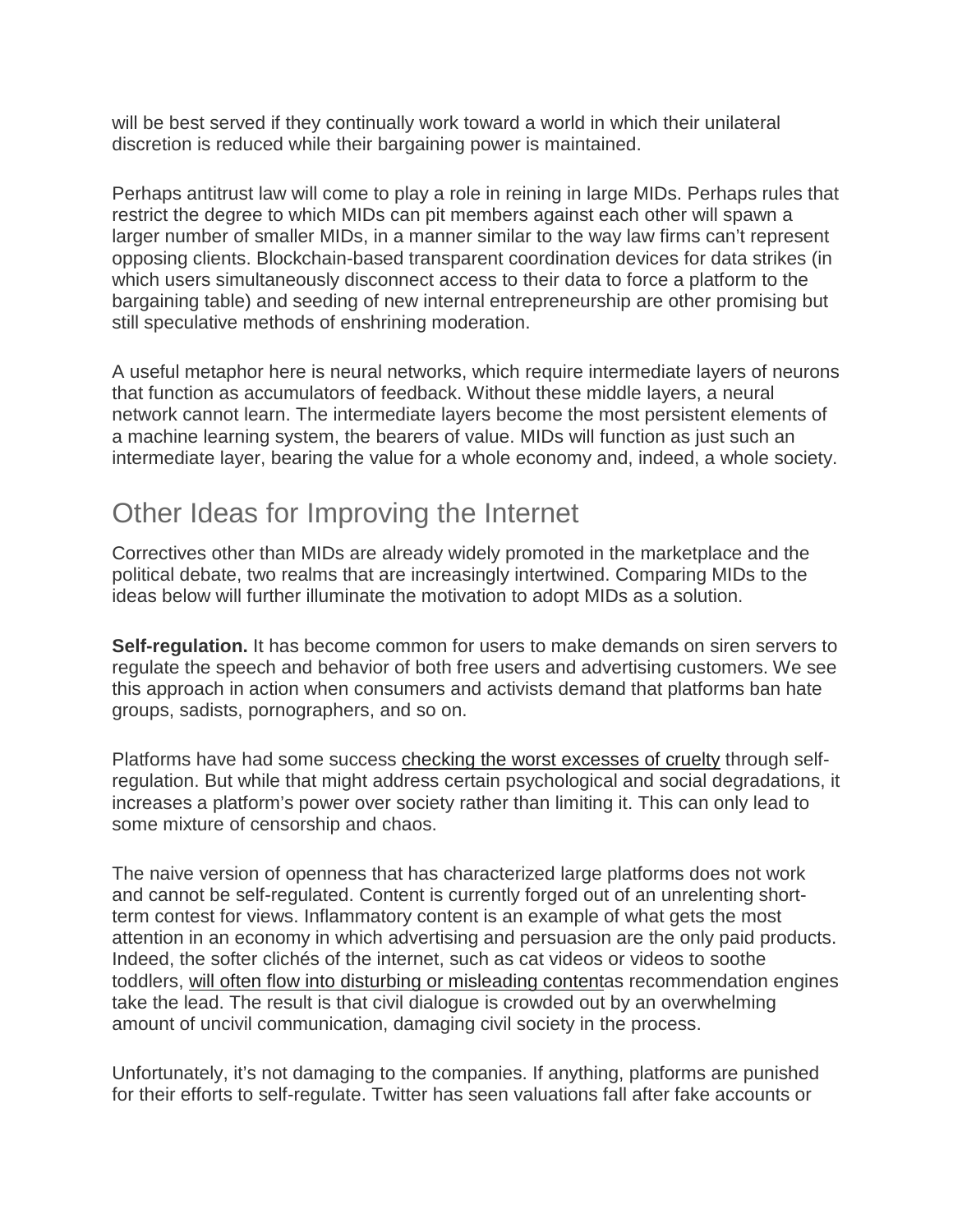accounts associated with information warfare campaigns are [purged.](https://www.usatoday.com/story/tech/news/2018/07/27/twitter-growth-slows-network-attempts-fight-spam-fake-accounts/847566002/) Facebook has seen similar drops in valuation when it has attempted to push back on [fake news.](https://www.cbsnews.com/news/facebook-stock-price-plummets-largest-stock-market-drop-in-history/) This is because the metrics that investors have used since Facebook's IPO to value the platforms — such as daily active users, clicks, and so forth — are suppressed by platforms attempting to regulate activity. Indeed, fake accounts and their content are engineered to drive attention, clicks, and responses in a way that also benefits the platform. This typically results in the kind of engagement Wall Street views as "healthy" activity. Bizarrely, regulation is currently structured to motivate companies to promote this pattern, not remove it.

But if hate speech and other damaging content can be voluntarily excluded by popular MIDs (see Principle #2 above, "Quality Standards"), then there is less reason to attempt to repress it absolutely, much less to ask the platforms to do it. It becomes possible to boost high-quality content instead of repressing nasty content, because the high-quality content will have a chance, rather than being subsumed by a global mashup algorithm.

Rather than petition large corporations to govern speech and behavior, we appeal to common sense and a commitment to free speech. Horrible content existed before the internet, but it didn't crowd well-intended content off the newsstand. The reason was that when given a chance to reflect, most people turned out to not be horrible. A humanscale magazine rack turned out to be a better filter for useful content than an unbounded digital one.

MIDs retain values that have always been treasured on the internet and in open societies: All associations are voluntary, and no one is censored. At the same time, however, MIDs are an alternative to a unitary platform in which everyone competes for attention simultaneously. MIDs are democratic, not anarchic.

**Privacy regulation.** Digital privacy regulations can help protect individuals from abuses in specified cases, and we do not oppose such regulations, but they aren't systemic or future oriented. They don't redirect economic incentives to dissuade ever more innovative privacy violations. They stand in opposition to most of our principles for MIDs, and especially to Principle #7, "Cognitive Realism."

What's more, a privacy violation is not a sufficiently coherent or complete characterization of a problem. Privacy rights without economic rights rely on concepts of consent that aren't meaningful when the uses of data have become highly technical, obscure, unpredictable, and psychologically manipulative. Cognitive realism is the best answer to privacy concerns. Once individuals have access to tools that explain the data in their lives, they will demand control over that data and be able to control it.

The concept of privacy has not transferred gracefully to the networked world, because siren servers have come to define the environment, and they cannot incorporate truly private places. This is one reason why abstract rights to data privacy are hard to enforce. No one knows if they are enforced. We are asked to trust the platforms, for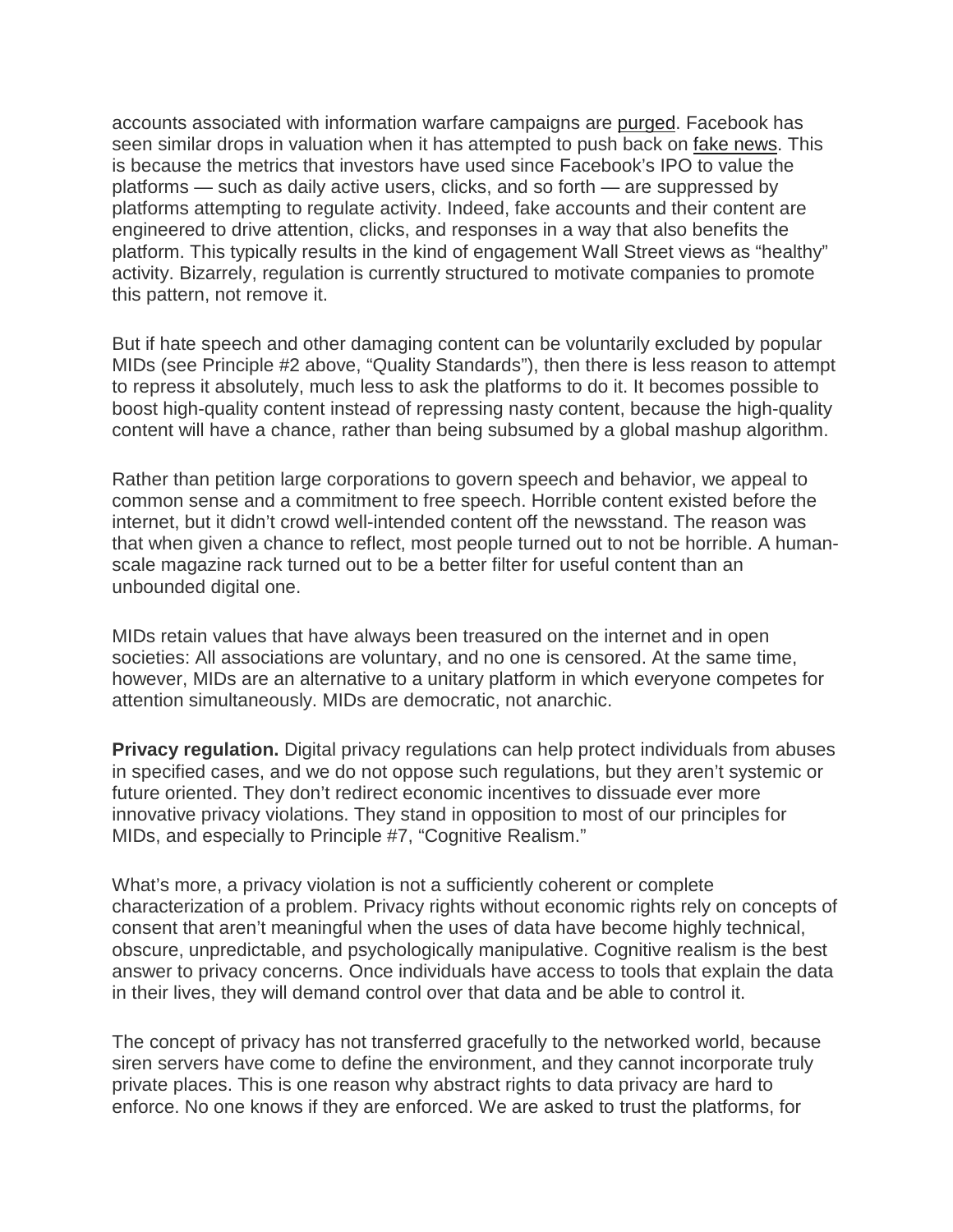there is no room or time for a routine, independent auditing function. Siren servers are often motivated to be stealthy and to obscure the provenance of data. Even if we could trust the platforms, the nature and uses of data will continue to evolve in unpredicted ways, making it hard to write rules in advance.

Linking data privacy rights to commercial rights, though, creates an incentive for accountants and lawyers to track how data is used, and to negotiate over its use. Accountants and civil litigators can be annoying, but we should remember why those professions were invented. In a nonmarket society, there are only police to enforce rules, while in a market society, there is also civil litigation. Without contracts, every intervention is from above. Enforcement of privacy rights is a form of centralized power; distributed power is less likely to be corrupted.

Ultimately, what people need in their digital lives is not maximized privacy per se, any more than what they need in their work lives is maximized leisure. In both cases, people need, in essence, the right to be left alone: a reasonable ability to construct what is seen and known about themselves by others, reasonable limitations on what efforts are demanded of them, an accessible means of self-determination, fair compensation for what they do give up, and an affirmative environment in society for seeking meaning and happiness.

MIDs are the natural structures to help individuals realize these benefits.

**Technical decentralization.** Internet reformers are eagerly proposing new architectures to decentralize influence on digital networks, often invoking blockchain as the mechanism to do it.

Decentralization through technical architecture is an appealing idea where possible, but it is often an inadequate idea in the face of network effects and cognitive load, forces that create centralization in the first place. It doesn't always work: Open-source software and the ideal of "free" media was supposed to lead to a radical decentralization of power. Unfortunately, while they encouraged *labor*to be free, they were not able to achieve the same for capital or control of platforms. The result was a unilateral disarmament of labor to the benefit of the seductive monolithic corporations that manipulate us to extract our data.

Today, many put their faith in blockchain's push toward decentralization. The clear emphasis on economic incentives within blockchain communities holds more promise than open software communities, but until we can overcome network effects and the difficulty for any individual to navigate terms of use on his own, any push to fully decentralize will further weaken the individual's ability to resist networks. To the extent that centralized authorities, whether governmental or computational, do not or cannot surrender their power, we must aim to bolster countervailing forces, like MIDs.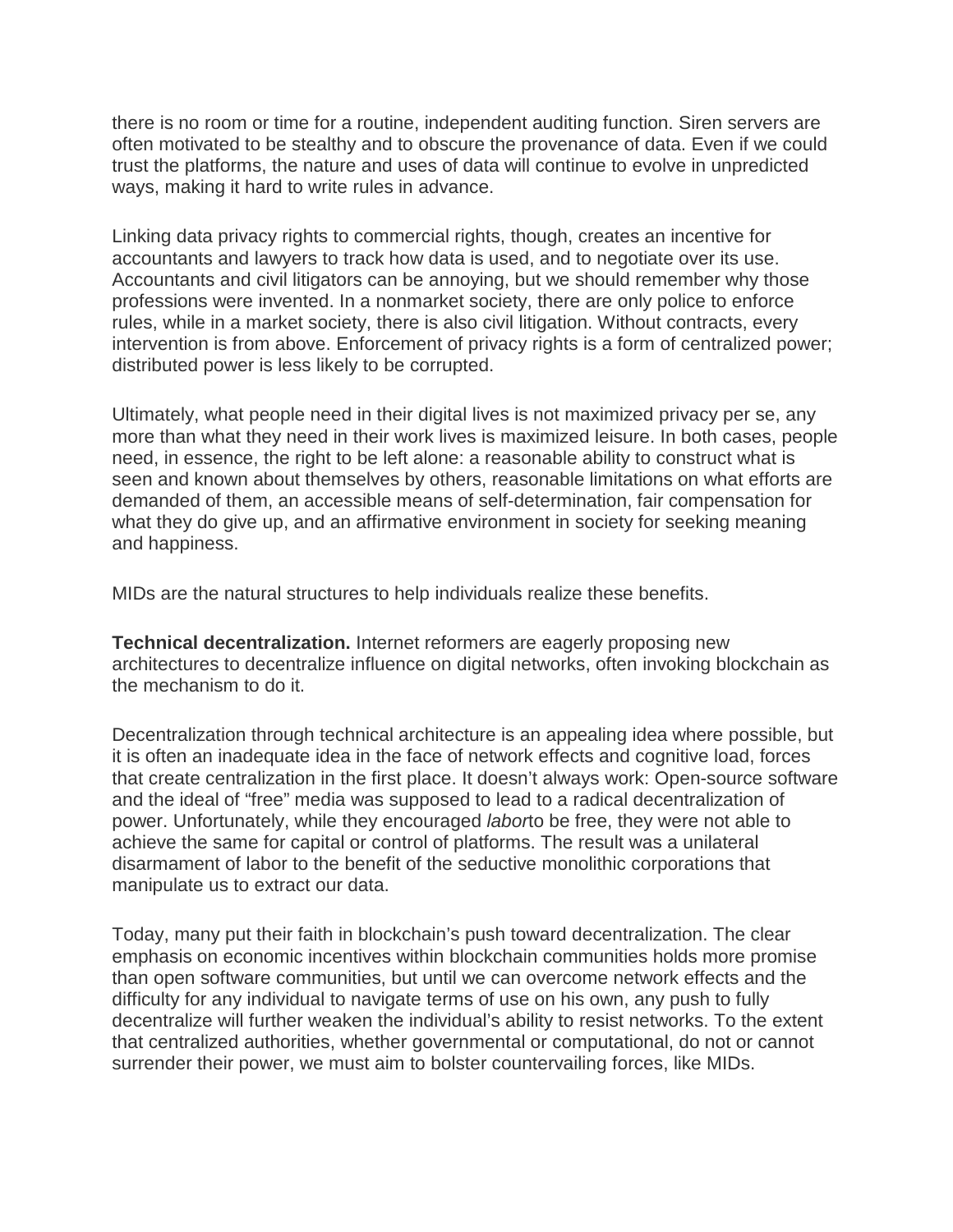Furthermore, despite techno-utopian visions for blockchain, a social contract probably can't be enforced by code alone. At some point, code must be coupled to the physical world to have any effect, and that point of coupling is where corruption, fraud, and manipulation can appear. MIDs affirmatively strengthen a social contract.

### Good for Business or Bad for Business?

A future of MIDs should be embraced, not feared, by big tech. (We work for — and we like — big tech companies.) Ultimately, platforms will benefit. But we anticipate resistance. Here we lay out some of the counterarguments:

**People want free.** Some will argue that a marketplace for data and a world of MIDs are impossible in a world where consumers are used to the "free" internet — that they will not pay for what has previously been free. We believe that objection has been answered empirically. It was once widely believed that no one would pay for online video, and yet Netflix built a business anyway. And now, many free video sources like YouTube are following with for-pay options. Similarly, Apple proved that customers will pay into an app store.

Furthermore, free isn't really free. Consumers may not have yet made it part of their cost analysis (MIDs can help them do this), but they pay higher data rates than they need to in order to support the vast overhead of the surveillance and advertising economy, not to mention costs in lost privacy, and distorted information.

**The value of data is negligible.** Some economists argue that the amount of payment available for data would be negligible, that even if Jane User could sell her data, the return would be less valuable than the effort to do it. The cost of managing a MID may outstrip the value it can return. Even without changing existing business models, attempts to calculate the value of data suggest that many Americans could earn \$500 to \$1,000 a year.

But we think that's a low estimate. This modest calculation ignores how much of the present value of data is simply off the books. It's like arguing that because women were unpaid for home work there would be no market for domestic labor. In fact, once women entered the workforce, a large market for home care was created. No one disputes that digital systems add value to the world. How much added value exists is an open question.

We believe that once the value of individual data contributions is properly calculated, the overall economy will be revealed and will grow greatly as the quality of data inputs increases. Furthermore, if the AI economy grows as anticipated, the value of data is likely to explode, just as new applications for oil (such as cars) made the value of that resource explode. We have calculated that even if AI ends up as only 10% of the economy, just the AI-feeding aspect of data dignity could deliver \$20,000 in annual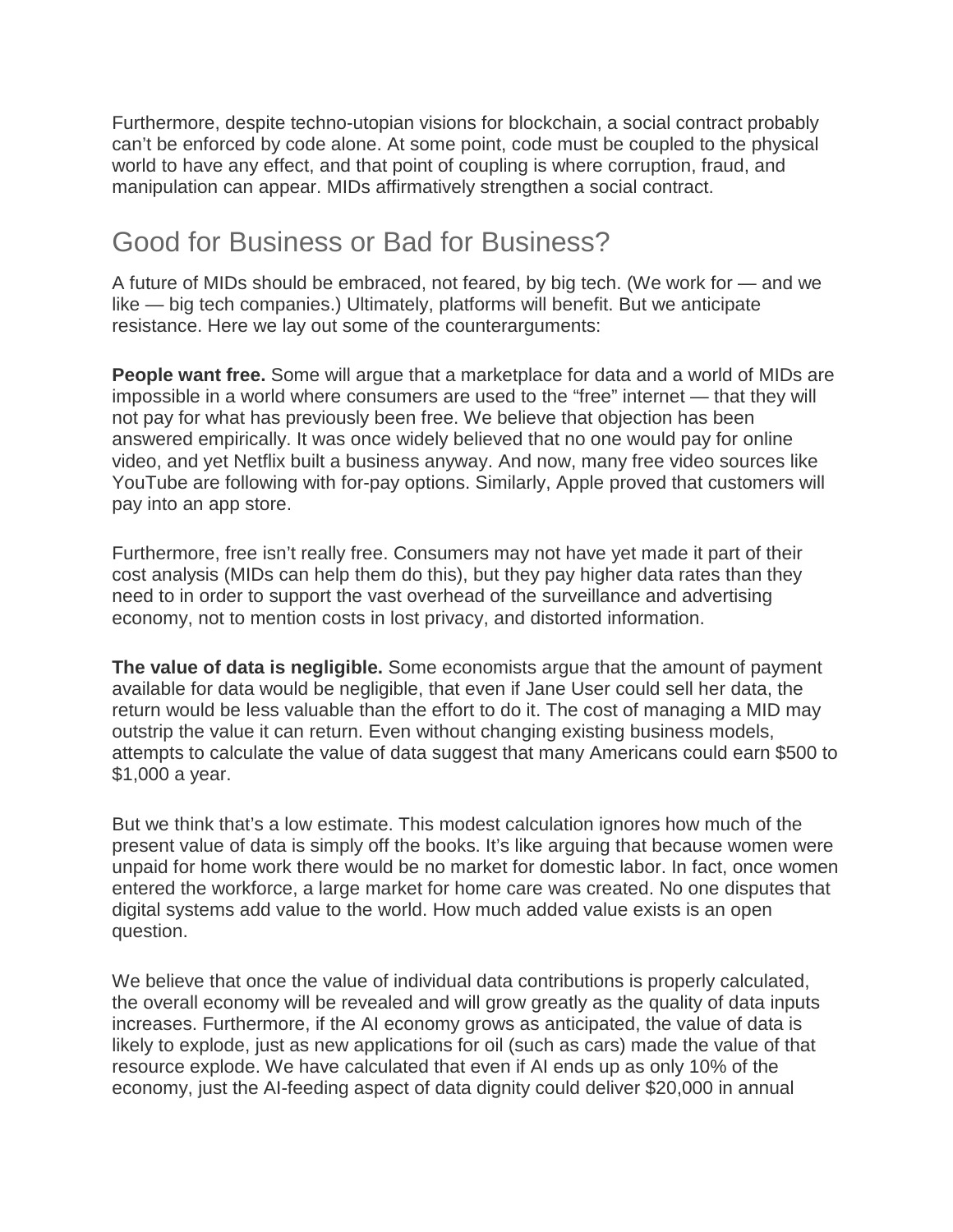income [for an average American family of four](https://www.aeaweb.org/articles?id=10.1257/pandp.20181003) (though they might also have added expenses to pay for digital services).

But that is not all. In an advanced information economy with MIDs, individuals will be motivated to specialize in ways that are not identified as economic niches at present. For instance, a botanist who likes to hike might join a MID for people who compile useful photographs and data about trees in less developed regions. This data will be valuable to forestry companies, property managers, truffle hunters, regulators concerned with climate change, AI services that automate drone deliveries in forested areas, and many others. There are many types of valuable data that will come into existence or become more precisely, more clearly annotated and thus more useful. The point of a market is not just to distribute a finite pie, but to grow the pie. Those who dismiss the value of what people do online have forgotten this most basic benefit of open markets.

We believe that MIDs will have the potential to identify and market approximately enough new value to offset job losses due to automation and restore a labor share comparable with historical levels. There is no guarantee that this will happen, but to see the potential, suppose that there will someday be total unemployment due to total automation in a society that is advanced enough to have overcome material scarcity. (We do not propose that this situation will come about; this is only a thought experiment — though a near-universal one in tech culture.)

As we have argued elsewhere here, the automation in this scenario would not function were it not for data derived from the society. Will such a society value its data highly enough to finance itself? This is a matter of business plan philosophy. If there are only customers for advertising and persuasion, then of course the data in such a society will never be valuable enough. The society will have to function primarily on nonmarket principles, with highly centralized power. If there are customers associated with *all* the ways in which data is valuable to the society, however, then a market will have a value commensurate with the society it supports, since data improvement will be the only remaining scarcity.

Will many people provide valuable data, or only a few? At present, siren servers such as Google that define themselves as competing in an AI race are sparing no effort to gather data from everyone. If they could identify people whose data was not worth collecting, they would have every incentive to ignore those people. But that is not what is happening.

**MIDs are an existential threat to platforms.** Economists often perceive a zero-sum fight between digital platforms and data producers — who gets what slice of what's there now. We see it differently.

Tech giants will do well in a world of data dignity: They will take a smaller share of a far larger pie. Demand for ever-better computational resources and data tools will remain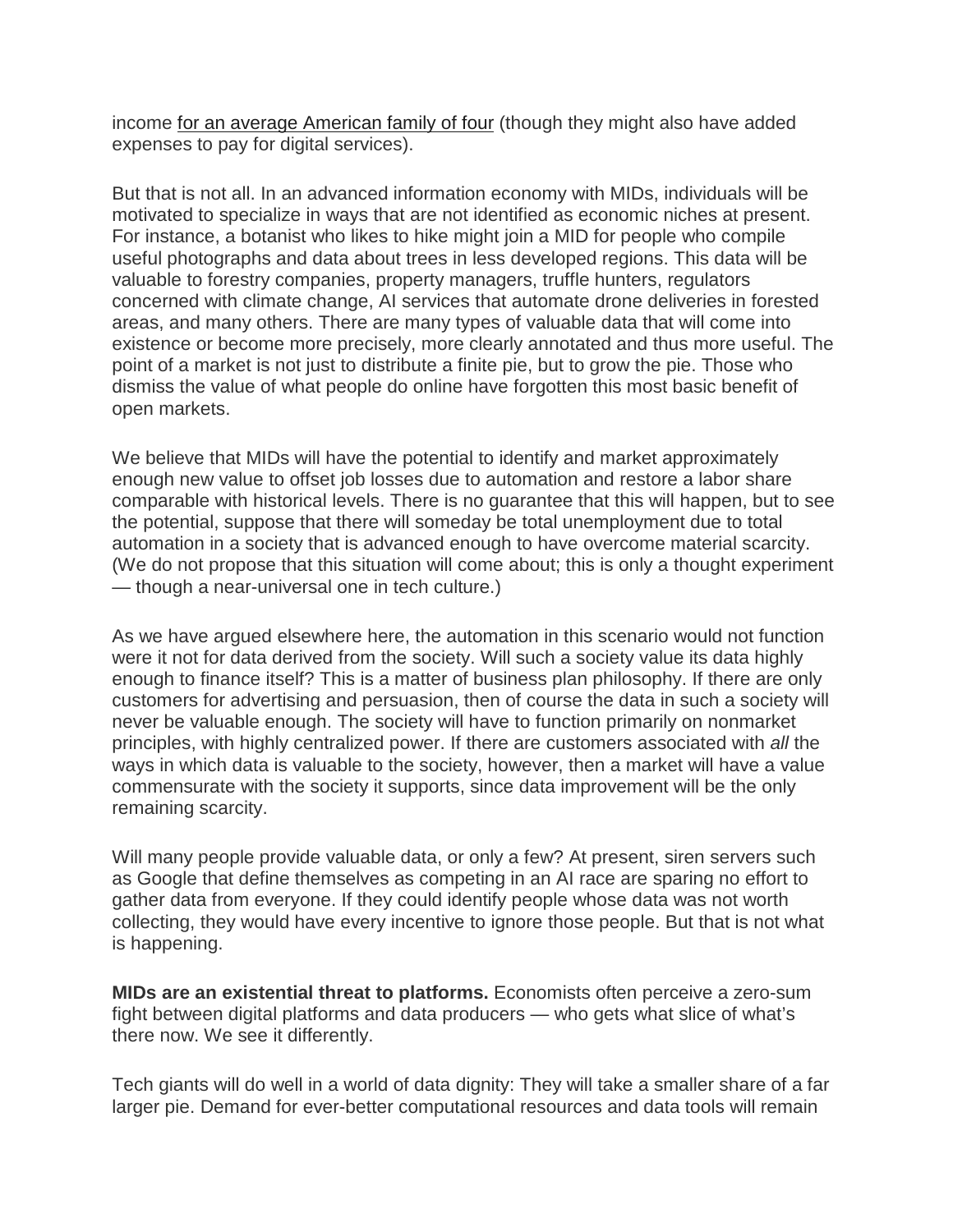intense. The burdens of content curation and data verification will be lifted from them and outsourced to an ecosystem of MIDs better positioned to manage it, both politically and economically. Rather than having everyone engaged in sneaky electronic conflict with everyone else — trying to trick each other into sharing this or believing that — data dignity will bring the interests of most market players into better alignment.

Data dignity, in fact, depends critically on big platforms. It is not a repudiation of the inevitable rise of network effects, but instead an attempt to maximize their benefits. If anything, a rational marketplace facilitated by MIDs will help resolve existential challenges posed by an anti-technology backlash that is likely to follow if we don't find a better solution than what we have today.

**AI will obviate the need for data in the future.** It is sometimes claimed, cynically, that the AI of the future will no longer need more data from people, so we might as well not worry about any lost opportunity to pay people for the data that is taken during this brief period before AI becomes self-sustaining. That claim can be debated, but it sidesteps a deeper issue.

Any advanced economy includes ever-more sectors that trade in subjectively valued goods and services, such as cosmetics, sports, entertainment, design, fashion, tourism, art, journalism, commentary, and gaming. All of these are comprised of valued expressions between people. Indeed, the value exchanged on siren servers owned by companies like Google and Facebook comes almost entirely from this category.

Rhetoric about AI can distract from the fact that these subjective sectors will eternally need data from people, because exchanging data value between people is what they do. Indeed, even if AI someday directs all the movies, and robots apply all the makeup, the tastes that drive future AI will still be derived from people. If people are to retain any volition, at core the value will still be about people providing data to each other.

Any dignified future economy that relies heavily on information technology must value the people who add the data. This cannot just be an idea; there needs to be a structure to make it so. We will need true symmetrical market bargaining and insurance that stands up for and protects the value of creators, which is only possible if pools of data creators are organized in groups like MIDs.

**If the internet isn't free, the poor will be excluded.** Another objection, frequently expressed by Facebook and other large platform companies, is that services that cost money will exclude the poor. This is a problem, but it is not a new one. Books that cost money exclude the poor. Private vehicles that enable people to seek more and better jobs exclude the poor. Markets in combination with robust democratic policies are better solutions to these problems than simply failing to account for value. Just as public libraries make books available and public transportation offers a reasonable alternative to a car, analogous institutions can and will exist on the monetized internet. Most companies that charge find ways to make their products reasonably broadly accessible.